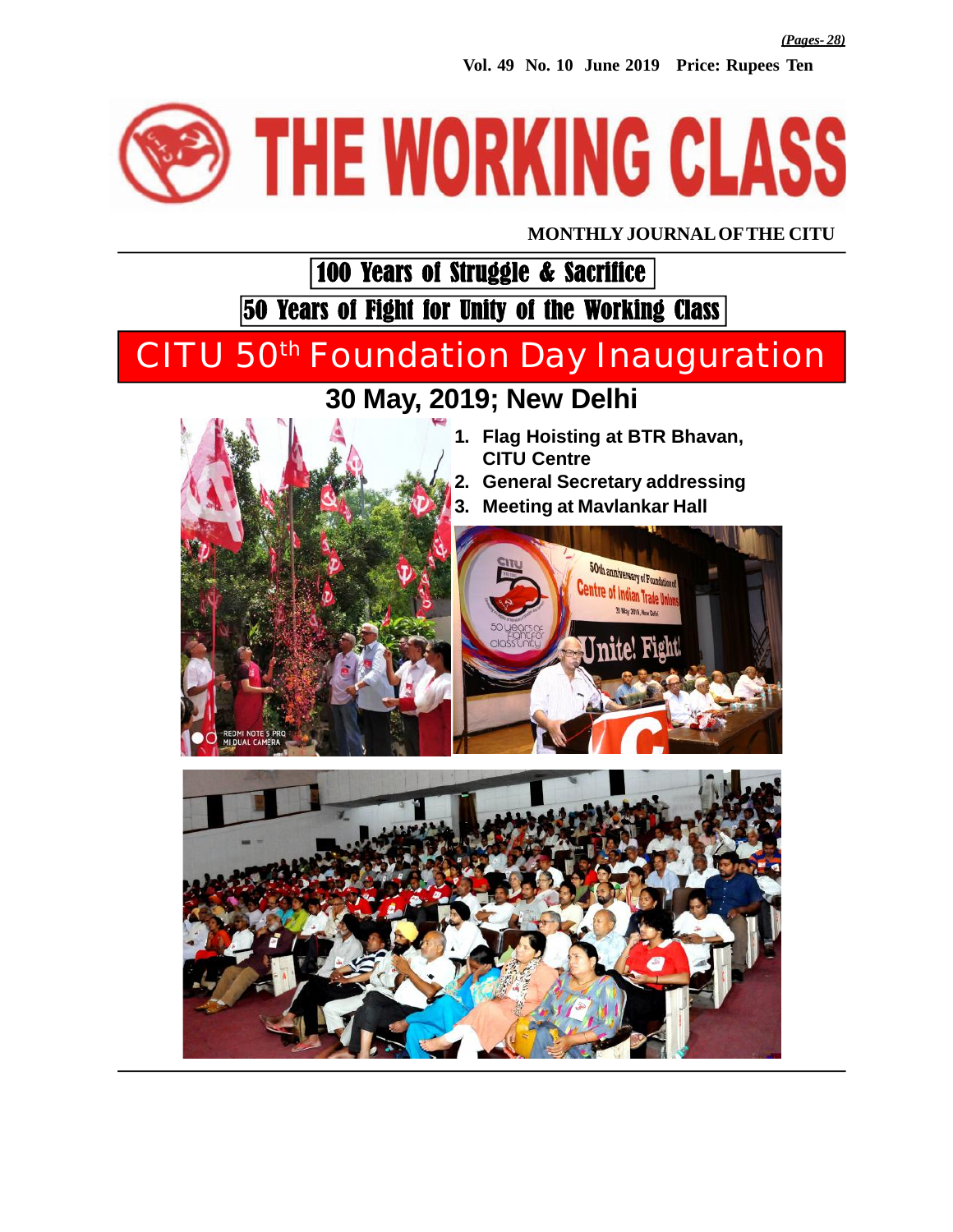## **Devastating Trail of Cyclone in Odisha**

*(Report Page 4)*





**Bite of Fani**



**"***We Need Your Help***"**

#### Immediate Contribution Made

*(As per available report at CITU centre as on 19 May)*

- 1. CITU Centre Rs.1 Lakh
- 2. CITU Andhra Pradesh State Committee Rs.25,000
- 3. Personal contribution of personnel at CITU Centre Rs.13,750
- 4. BEFI Centre Rs.1 lakh

#### **Send Fund to CITU Odisha State Committee Bank A/C by Bank Transfer**

Account Name: Sramik Ekta SB A/C No.: 089510011005488 Bank: Andhra Bank Branch: Madhusudan Nagar; Bhubaneswar<br>IFSC Code: ANDB000089 ANDB000089 MICR Code: 751011006

#### **CITU Odisha State Committee**

President: Lambodar Nayak; Phone- 94371 43840 General Secretary: Bishnu Mohanty; Phone- 94370 41395 Qr. No. – VR-5/1, Unit – III, Kharavel Nagar; Bhubaneswar - 751001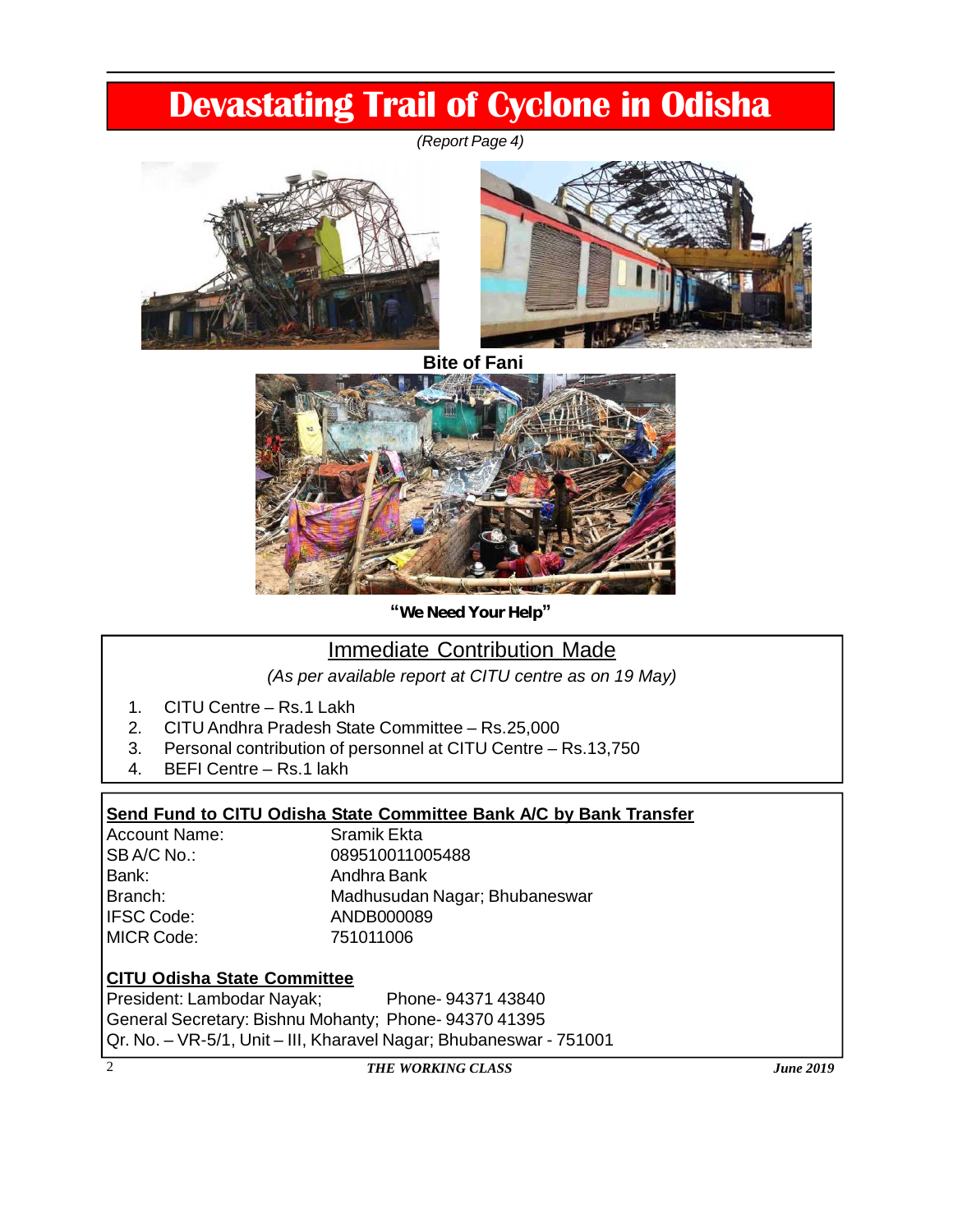

#### **WORKING CLASS**

**JUNE 2019 EDITORIAL BOARD**

**Editor K. Hemalata**

**Working Editor J.S. Majumdar**

**Members Tapan Sen A. K. Padmanabhan Amitava Guha**

| <u>Inside</u>                                                        | repla<br>Page<br>the w                 |  |
|----------------------------------------------------------------------|----------------------------------------|--|
| <b>CITU Golden Jubilee Celebration</b>                               | Modi<br>5<br>(Assi                     |  |
| <b>Fight for unity in the Power Sector</b><br>- Prasanta.N.Chowdhury | die').<br>7<br>vast i                  |  |
| Significance of May Day<br>- J.S.Majumdar                            | corpo<br>11<br>have<br>disiny<br>from∶ |  |
| May Day 2019 Reports                                                 | 15<br>laws                             |  |
| <b>Industries &amp; Sector</b>                                       | worki<br>17<br>class                   |  |
| <b>Workers Peasent Unity</b>                                         | peas<br>19<br>imple                    |  |
| <b>States</b>                                                        | indus<br>20<br>andlo                   |  |
| Working Women                                                        | deve<br>25<br>work                     |  |
| <b>Consumer Price Index</b>                                          | atter<br>26<br>Cons                    |  |
|                                                                      | the ru<br>amor                         |  |

## Post-Election Working Class Agenda

The result is out and Modi is in with his Hindutwa brigade storming the 17<sup>th</sup> Lok Sabha, the powerful corporate – communal combine ruling over it.

The day after, corporate media, through editorials and series of write-ups, are setting their own agenda for Modi government - II to follow. These are land, labour reforms and privatisation.

Modi government  $-1$ , during its 5 years rule, failed to implement the same agenda, set by the corporates in 2014. Facing countrywide peasants protest, supported by broad sections of the people, the Land Acquisition Bill was withdrawn. Facing large number of sectorwise workers and employees' strikes and three countrywide workers general strikes - 2 September strikes in 2015 and 2016 and 2 days strike on 8-9 January, 2019, supported by peasants and other sections of the people – Modi government – I, for pro-corporate labour reforms, could not pass a single of the proposed 4 Labour Codes replacing all 44 existing labour laws. Facing strikes and struggles of the workers and employees, supported by vast sections of the people, Modi government – I could not privatise all PSUs across the board. (Assuming power at the Centre, Modi had said '*PSUs were born to die'*). Modi government has also failed in providing promised jobs to vast number of unemployed youths.

**May Day 2019 Reports 15** laws and rights, PSUs and land are in the card. But, in the name of FDI, message had to be sent to the corporates and international finance capital. Some peripheral changes have been made in some of the existing labour laws and increasing disinvestment of PSUs. Modi government needed a second chance from the corporates. It has been given. So, increased attacks on labour

Working Women 25 workers reserve force. This unity and united actions will also defeat **Consumer Price Index 26 Constitution and democratic institutions.** Hence, the battle line is drawn and agenda before the working class and the people of the country are also clear. The working class has to build broadest unity - trade unions unity and workerspeasants unity at the core of broadest people's unity - to defend, implement and advance all labour laws and rights in establishments, industries and sectors; defending peasants lands, remunerative prices and loan wavers; defending and reviving PSUs as the core of economic development; and for jobs to vast number of unemployeds, the future attempts of divisions and remaining vigilant in defending the

Only through class struggle with proper plan and agenda, the ruler's majority in the Parliament can be turned into their minority among the people.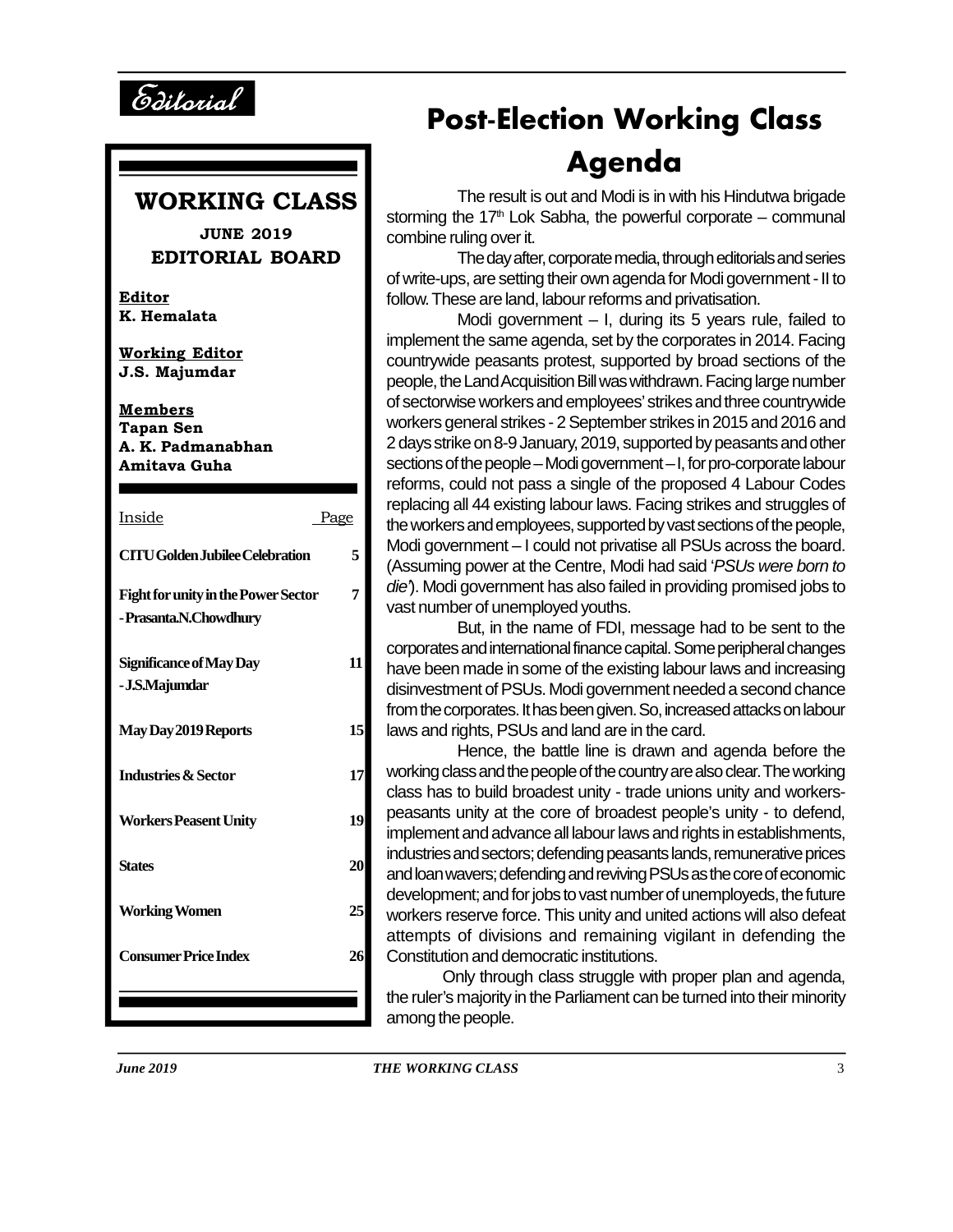# **Rush Help to Odisha Cyclonic Victims**

Recent severe cyclone Fani hit Odisha on 3 May causing widespread devastation causing loss of lives, livestock, livelihood, shelters, communications etc.

Media had generally underrated its devastating effect mainly comparing the number of loss of lives to that of earlier cyclones, hitting Odisha, and praising the CM and the PM for the timely measures undertaken and promises made for rehabilitation, just on the eve of general selection. However, of late people have started realising the magnitude of devastation as the reports started coming in.

Indian Express presented the centre spread 'Big Picture' on Fani's devastating effect on the people of Odisha – 64 persons died; 1.65 crore people affected; affected 18,388 villages in 14 districts; 5.8 lakh houses damaged; 1.8 lakh hectares of farmland destroyed and 41.7 lakh livestock perished.

### CITU's Ramesh Jena from Odisha Reports

According to state government 64 persons died and 156.56 lakh people in 159 blocks and 52 municipalities and NACs of 14 districts have been badly affected. The cyclone has damaged Puri and capital city Bhubaneswar the most.

Lakhs of marginalized sections of the people including small farmers, share croppers, fishermen and artisans lost their livelihood, livestock, fishery, fish culture, cocoanut farming and other belongings. Estimated 26.15 lakh livestock have been lost including 26.12 lakh in poultry, rest in dairy farming, goats and sheep. Thousand hectares of land with standing crop of paddy, vegetables, betel leaf have been damaged.

Several lakhs of houses, particularly kachha houses, have been destroyed. In Puri district alone 1.89 lakhs houses either destroyed or damaged. In slum areas of Bhubaneswar and Cuttack thousands of houses / asbestos roofs were destroyed.

The cyclone badly hit electricity infrastructure uprooting 1.56 lakh electric poles; snapping 6078kms of 33Kv lines and 34.814kms of 11kv lines; destroying 26 primary sub-stations and 12.042 distribution transformers. It badly hit other infrastructures including bridges, dams, lift irrigation, telecommunication. Rural and urban water supply has been seriously affected.

According to Forest & Environment department's assessment, lakhs of trees have been uprooted in forest area and, in outside forest areas, plantation trees also are in the verge of destruction.

Government's buildings have been damaged. School and college buildings under School & Mass Education and Higher Education department have been damaged. Infrastructures of Industries department also have been damaged.

CITU Odisha state committee has launched statewide collection drive for fund for relief and rehabilitation work among the cyclone victims. CITU unions are organizing fund collection and are also staging mass demonstrations / deputations to the authorities for relief and rehabilitation work.

#### CITU's Call to Rush Relief Fund

On 13 May CITU gave call to all its units, affiliated unions and federations to give countrywide drive for fund collection and rush immediate fund to CITU Odisha State Committee for relief and rehabilitation of Fani cyclone victims in Odisha.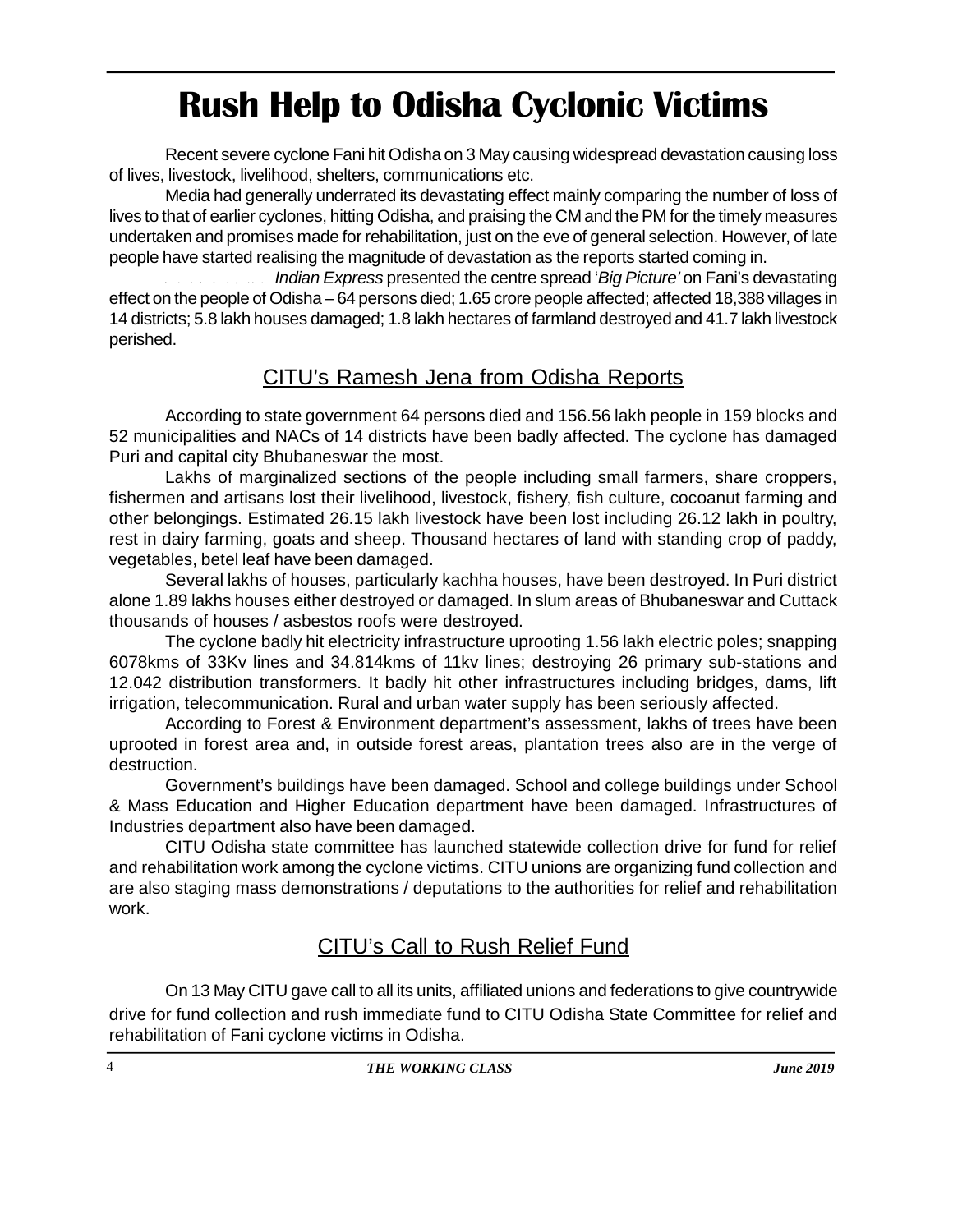# **100 Years of Struggle & Sacrifice 50 Years of Fight for Unity of the Working Class** CITU Golden Jubilee Celebration

### 30 May, 2019; Mavlankar Hall, New Delhi

The yearlong Golden Jubilee celebration of the foundation of CITU was inaugurated on 30 May at Mavlankar Auditorium in New Delhi with specially composed song for the occasion by Jasbinder Kaur of Punjab and staging of famous street play 'Machine' by Jan Natya Manch.

All office bearers and activists working at CITU Centre; AIKS general secretary Hannan Mollah, Vikram Singh of AIAWU, Punyavati of AIDWA, SFI general secretary Mayukh Biswas; CITU state leaders and activists of Delhi, Haryana, Punjab and Rajasthan participated.

CITU president Hemalata, its vice president A. K. Padmanabhan, AIKS general secretary Hannan Mollah and CITU general secretary Tapan Sen addressed the meeting, Hemalata inaugurating and Tapan Sen concluding.

In their speeches, the speakers pointed out that in its Golden Jubilee year, CITU is celebrating centenary of the foundation of the first Central Trade Union in India; the working class struggle and sacrifices under it along with the national independence movement, which CITU inherited; struggle against reformism; 50 years of the Foundation CITU going forward successfully with efforts of unity and struggle; workers-peasants unity; the class perspective and class objective of the working class emancipation and establishing socialism which CITU has enshrined in its constitution; hence, CITU's clarion call in Golden Jubilee year - *100 years of Struggles and Sacrifices; - 50 years of Fight for Class Unity* – which are embedded in the history of the working class movement in India.

In conclusion, Tapan Sen presented CITU's statement for yearlong celebration with concrete Tasks and Activities.

#### **Conclusion by the General Secretary**

#### For the Year Long Observation of 50 Years of CITU's Foundation

**THE** yearlong observance of 50<sup>th</sup> year of CITU's foundation has to be conceived, realised and implemented in the basic premise of CITU's call for –*Reaching the Unreached*, - *Linking the issues facing the working class and the people with the policy regime,* and - *Exposing the politics that determine and promote the policy regime -*in order to unify the toiling people in entirety in the forthcoming struggles which is going to be tremendously challenging.

**THIS**is the urgent need of the hour to combat the aggressive onslaught of the rightwing political regime on the people –*On the national economy, - On the democracy and democratic institutions, and - On the unity of the people and the society at large.*

**AND,** in order to effectively implement this call, the entire CITU, and its primary workplace level unit committees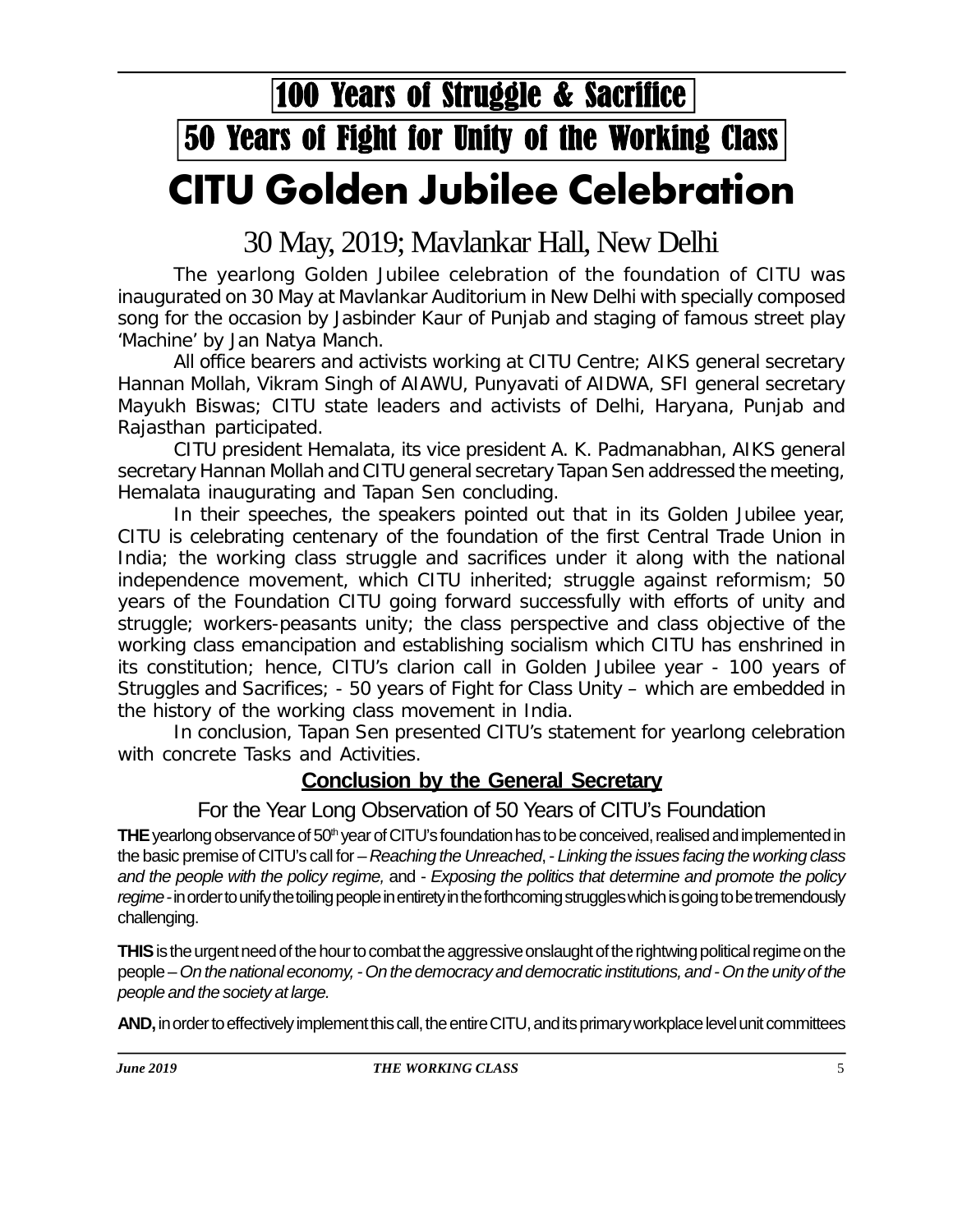in particular, need to be educated, equipped and activated as leaders of the working people.

**LET** All Round Initiative be unleashed in the entire CITU for yearlong observance of – **50years of CITU's Foundation** this year which again coincides with the beginning of the**Centenary Year of First Ever National Trade Union Centre** in the country – the AITUC.

**THEREFORE,** CITU's observance of its 50 years of foundation carries with it the rich legacy of the 100 years of working class movement of which the founders of CITU were an integral and inseparable entities.

**LET** Us Pledge to take up this Historic Task to -

- Aim at strengthening CITU and develop the organisation as a strong militant force of the working class of India;
- Strengthen and widen unity of the working class;
- Strengthen trade union unity at the workplace / factory level;
- Focus on political ideological development of CITU cadres and activists;
- Develop and strengthen joint actions of the workers and peasants at the state/district/ local level;
- Special initiative of independent, followed by joint, campaign on the most crucial issue of "unemployment", "employment generation", "quality of employment and employment relations".
- Strengthen solidarity actions towards workers' struggles in other industries, struggles of other sections of toiling people, international solidarity.

#### **ACTIVITIES**

- Use every programme and action of CITU at all levels to put into practice CITU Call: *'Reach the Unreached' and 'Link Issues with Policies; Expose Politics that Determine the Policies';*
- Activate the lowest level committees of CITU *the union committees;*
- Workshops and trade union classes, starting from CITU secretariat up to the lowest level of the organisation – union committees – on Kozhikode document on organisation and the tasks before CITU in the present economic and political situation – to be concretely planned and finalised by the full secretariat of CITU which will meet on 17-18 June 2019;
- Seminars/popular lecturing etc on crucial issues of peoples' lives and livelihood and issues affecting the society and the role of working class;
- Intensify propaganda activities through publication of literature, increase efforts for self education and encourage use of innovative and modern technology for education;
- Membership enrolment for 2019 to be taken up as a specific task by all affiliated unions, industrial federations and committees of CITU, fixing a definite time frame; focus on renewing all existing members and increasing membership in all sectors and all states; target of 1 crore membership to be achieved in 2020, by the end of the Golden jubilee celebrations; all the states and all federations/ coordination committees to send reports of their concrete plans by the end of June; to be regularly monitored;
- Identify at least 50 activists from different sectors / districts in the state and focussed efforts to develop their political ideological understanding and organisational abilities; special attention to develop cadres from among women and socially oppressed sections of the working class;
- All state committees to identify and prioritise at least one key sector for organisation and concentrate on it by allotting required resources – human and financial;
- All state committees to achieve financial stability and self sufficiency to be in a position to take up all the necessary activities for expansion and consolidation, to reach the unreached and publishing necessary literature linking up issues with policies and exposing politics that determine policies; and
- Be vigilant to protect unity of the working class and the people in general; actively intervene whenever attempts are made to disrupt such unity by whatever forces including the communal and divisive forces of various hues.
-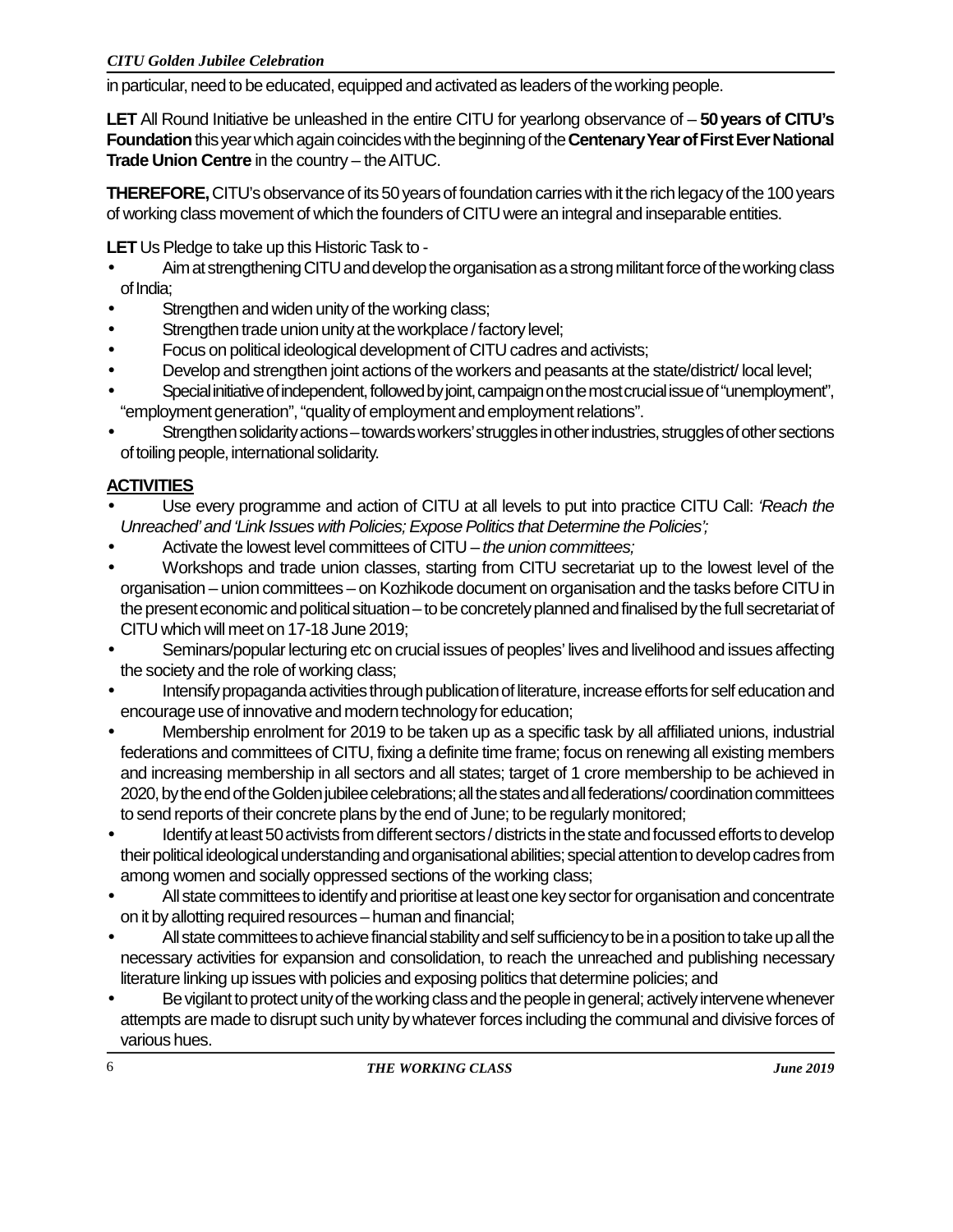# **50 Years of Fight for Unity of the Working Class**

[During Golden Jubilee year of CITU : 30 May, 2019 – 30 May, 2020 : *The Working Class* has undertaken collection and publication of the write ups on Sectorwise 50 years 'Fight for the Working Class Unity'. Fight for workers unity in Electricity Sectors, is being published in this issue. – Editor]

# **Fight for Unity in the Power Sector**

#### **Prasanta N Chowdhury**

On the Fight for Unity of the Working Class; CITU president B. T. Ranadive in his concluding speech in CITU's foundation conference on 30 May, 1970 in Kolkata had said, *"The Struggle for unity is a serious struggle, it has to be carried on with the great precision, with great confidence and in the bargain and in the process, the forces of disruption have to be isolated. Only then, our organisation can really develop the fighting strength of the working class and can be an effective organ of the struggle to defend the working class and can be an effective organ to develop its consciousness further so that it can discharge its political obligations which history has placed on it."*

Underlining the importance of struggle for class unity, CITU's Kozhikode organisational document noted, *"Uniting the working class, broadening and heightening struggles, and raising the consciousness of workers to make them recognise their real enemies as well as the root cause of their distress in the system and in the polity are the most important and urgent tasks for us today*."

#### **Electricity for Progress**

Power sector is directly related to the progress and for protecting the interests of all electricity consumers - domestic, agricultural, commercial, industrial as well power sector workers, employees and engineers.

But, in colonial India, Electricity Act 1910 was enacted mainly to give legal support to private power companies, who were operating in township for profit earning, to lay the distribution system without any hurdle from land owners and other people. Electricity was not for wide use for developmental, domestic or commercial activities for the people. At the time of independence, total installed capacity in the whole country was only about 1360 MW with insignificant number of personnel engaged in the operation and maintenance work. As such, no trade union movement worth its name existed.

After independence, a comprehensive plan was made to develop power projects in different parts of the country, depending on available resources, and to integrate those under a common national grid. Electrical power is essential for infrastructural development in agriculture, industry, services and also for other infrastructural development.

In the early days after independence, there was lack of financial capability of domestic private capital for huge investment required in developing the infrastructures, especially in power sector. Hence, the government took the responsibility of developing electric power and, with this objective, enacted Electricity Supply Act, 1948 bringing electricity under public sector. After 1956, state electricity boards (SEBs) were formed in most of the states separating from direct government departments. Even now in some states electricity is under state governments' departments.

#### **Unionisation of Power Workers**

Though, early workers in electricity boards took initiative to form trade unions in most of the states, but they were reluctant to affiliate these unions with the central trade unions, a lingering-effect of past government employees. Many unions elected political leaders as their top office bearers under illusion to influence government's decision. Some unions elected lawyers as leaders hoping to get easy relief through legal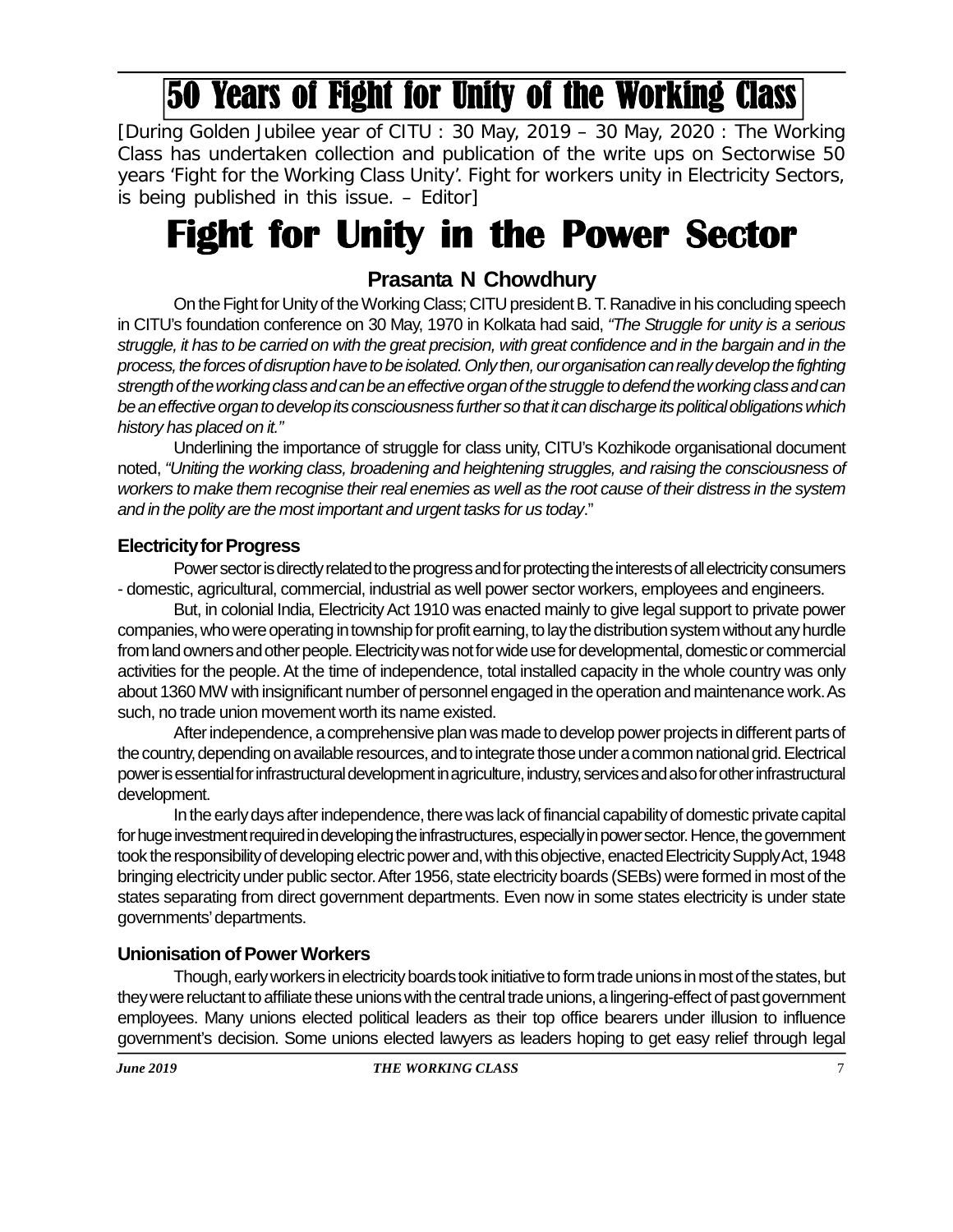#### *Fight for Unity in the Power Sector*

course. Some workers formed category-wise and caste-wise unions. All these unions did not think of the workers united organized might in collective bargaining. Reformist trade union leaders and the managements encouraged this style of functioning. In such a situation workers of the industry together could not exert pressure on the managements.

But, gradually workers changed their attitude; started getting organized in unions relying on workers united might and using striking power; and got the unions affiliated to the central trade unions by the second half of 60s. The formation of All India Federation of Electricity Employees (AIFEE) in 1966 is the result of such a changed attitude of the workers.

However, formation of AIFEE did not help much. AITUC started pursuing their policy of collaboration with the government. They advised the workers to adopt legal means, peaceful ways and without obstructing the capitalist development of the country. As members of the regional committees of the first national labour commission, they did not oppose the government policy of using Essential Services Maintenance Act (ESMA) against the striking workers.

After the 3rd Five Year Plan, the government, facing economic crisis, started curtailing the benefits of workers and employees; ruthlessly suppressed government employees' strike in September 1968 who were demanding wage hike based on need based minimum wage. They dismissed many of the leaders of the central government employees' movement and shot down number of striking workers in Pathankot, Bikaner and Indraprastha. The then national trade union federations including AITUC did not come out for the rescue of these government employees.

The respective state governments, led by national or state bourgeois parties, stood with the central government to suppress the strike. Only the Left government of Kerala helped the striking workers and did not use ESMA, declared by the Government of India.

#### **Struggle of Power Workers**

After the formation of CITU, several unions in central, state and private power utilities became affiliated to it. In some of states, some unions were ideologically closer to CITU, but were not formally affiliated. Some of those remained with the state government employees' federation.

The electricity workers in Kerala started agitations in late fifties and sixties demanding regularization of jobs of temporary workers and pay hikes for temporary and permanent workers. All these unions were categorywise unions. They did not go for indefinite strike. Only temporary and casual workers went on indefinite strike many times with the support of the Left parties and solidarity actions by militant trade unions. And, many demands were won by them.

In states like Assam, Bihar, Tamilnadu and West Bengal also such struggles in the electricity industry developed. In Tamilnadu thousands of temporary workers' jobs were regularized through prolonged agitations and strikes. In Assam, West Bengal and Kerala, engineers also went on strike. In Kerala a strike of the graduate engineers of the electricity board continued for 65 days. The union, led by AITUC, opposed the strike. At that time, the state government, supported by CPI leader and CPI's electricity minister, banned the strike and referred the issue to the industrial tribunal. K. O. Habeeb was the convener of the action council. CITU supported the strike and twice organised statewide strikes in support of the engineers' strike. In Orissa, through struggles, system of casual workers was abolished in 1971-72. In Kerala also casual and NMR system were abolished through agreements signed by CITU and other unions in 1972. In West Bengal, muster roll, work charged, ad-hoc and ex-cadre system of engagement continued till LF Govt came to power in 1977 and abolished all.

Electricity unions of Kerala, Tamilnadu and West Bengal were affiliated to CITU. On 17-18 August, 1973, union labour minister convened a conference to discuss the issues of electricity workers. Habeeb, Janakiraman and Sukhamoy Pal took part on behalf of CITU. As suggested by the union labour minister Raghunath Reddy, Central Wage Guide Line Committee was constituted. The Committee recommended a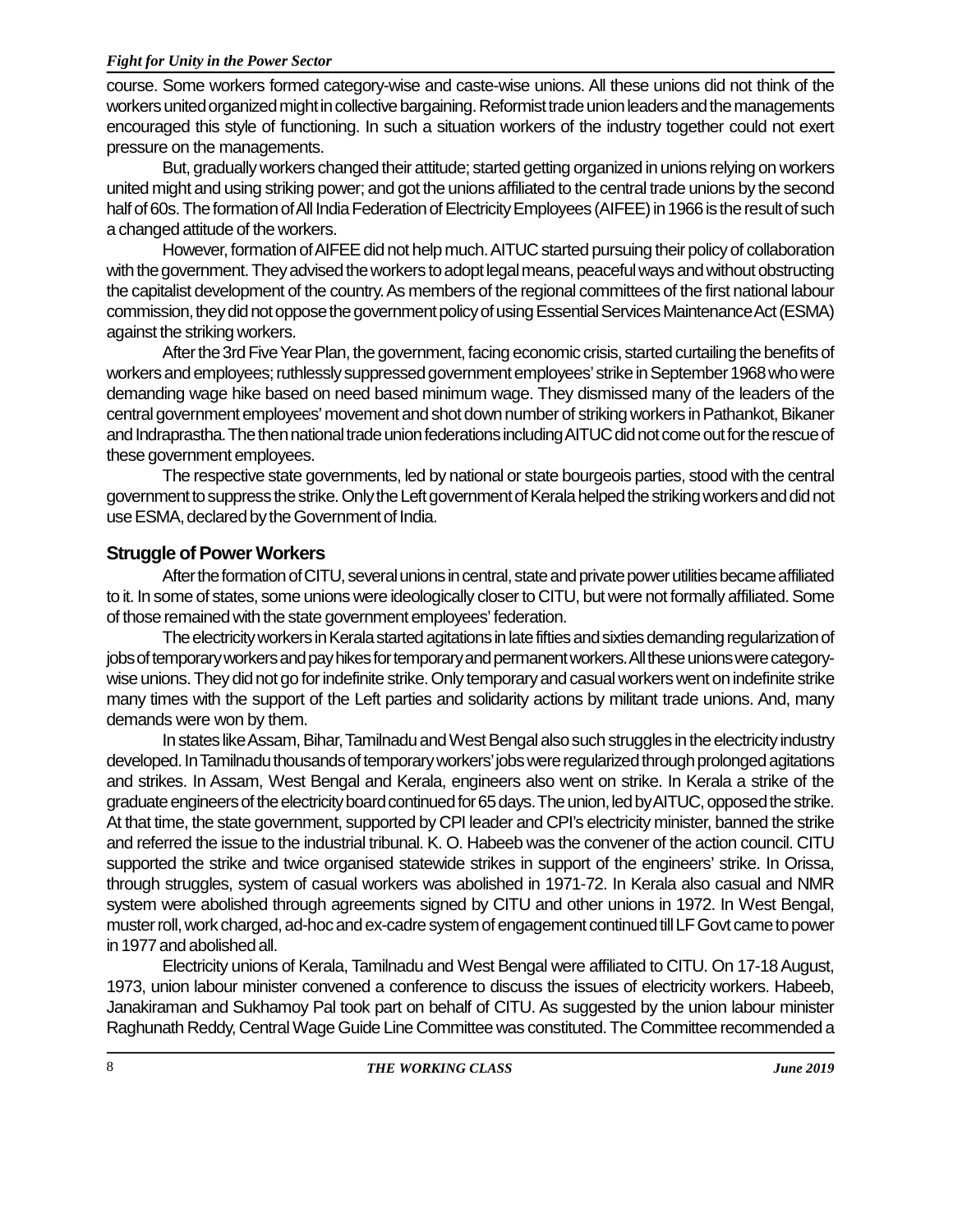wage and dearness allowance formula. On 19-20 October, 1974 a convention of electricity workers took place in Delhi. Wage formulation was one of the main agenda of the convention. In June, 1975 internal emergency was declared and all forms of democratic movement was banned.

#### **Formation and Expansion of EEFI**

Going through the process of series of struggles and sacrifices and on CITU's line, Electricity Employees Federation of India (EEFI) was founded on 13-15 January, 1984 in a national convention in Trivandrum. The convention had the valued guidance of B. T. Ranadive. E. Balanandan and D. Janakiraman were elected as president and general secretary. Many unions of electricity workers, not affiliated to CITU, are affiliated in EEFI and are comfortably functioning in it. This bondage of unity for class struggle added immense strength. 22 Unions from 15 states took affiliation of EEFI at its very inception.

#### **Neoliberal Attacks**

In 1991, Government of India adopted the policy of neoliberal economy as the path of development. Private capital was invited in electricity industry. SEBs was unbundled by Electricity Act, 2003 to serve the interests of the private profiteers. EEFI independently and in the joint platform of NCCOEEE (National Coordination Committee of Electricity Employees and Engineers) launched heroic struggles to combat the challenge of privatisation.

EEFI grew stronger during this period of thirty five years, both organisationally by effective intervention on various issues across the country. It expanded in new areas, new states, new utilities and among new sections of industry and within both regular and contractor workers. EEFI activities have increased in terms of the types of the issues addressed, the places and sections in which they are conducted and the number of workers participating in them. EEFI is today recognised by electricity workers all over the country as the most militant fighting organisation of the electricity workers. At present EEFI has 45 affiliated unions from 22 states and UTs covering both regular, contact, casual and daily rated workers of both public and private sectors.

#### **NCCOEEE & Its Struggle**

Directed by BJP-led NDA government at the Centre, Electricity Bill, 2000 was drafted by National Council of Applied Economic Research with object, as mentioned, to nullify all existing laws applicable for power sector in order to attract investment in power sector from private foreign capitalists on the pretext of competition. The main goal was for privatisation of SEBs annulling the Electricity (Supply) Act, 1948.

Government of India suppressed the fact of economic advancement of the country due to commendable performance of SEBs. SEBs added generating capacity over 70 times since independence; increased rural electrification from 1,500 to 5 lakhs villages and energisation of 1.2 crores pump-sets contributing towards growth of food production making a starving country to food surplus one. Following economic growth, demand for electricity went up. Now, the Government thought to invite profit greedy private capitalists in this sector. For obvious reason, they focused on accumulated loss of Rs.26,000 crores during 5 decades!

Outline of the draft of the electricity Bill, 2000 was placed in power ministers' conference in New Delhi in February, 2000. The proposed Bill, once enacted, would have curbed the independence of the country and stall all developments in technology, manufacturing as well indigenous production system. It would have stopped employment generation in all sectors like infrastructure, agriculture, commerce and industry. All national level trade unions and organisations of engineers and officers in electricity sector assembled in a convention in Jaipur on 30 April, 2000. E. Balanandan and A. B. Bardhan, legendary leaders of power sector workers, took part in this convention. They formed a very broad based platform as National Coordination Committee of Electricity Employees and Engineers (NCCOEEE) to fight back the Bill by the electricity employees and engineers and involving wider section of people to oppose the game plan of the NDA government to convert electricity from a service for the socio-economic development of the country to a market driven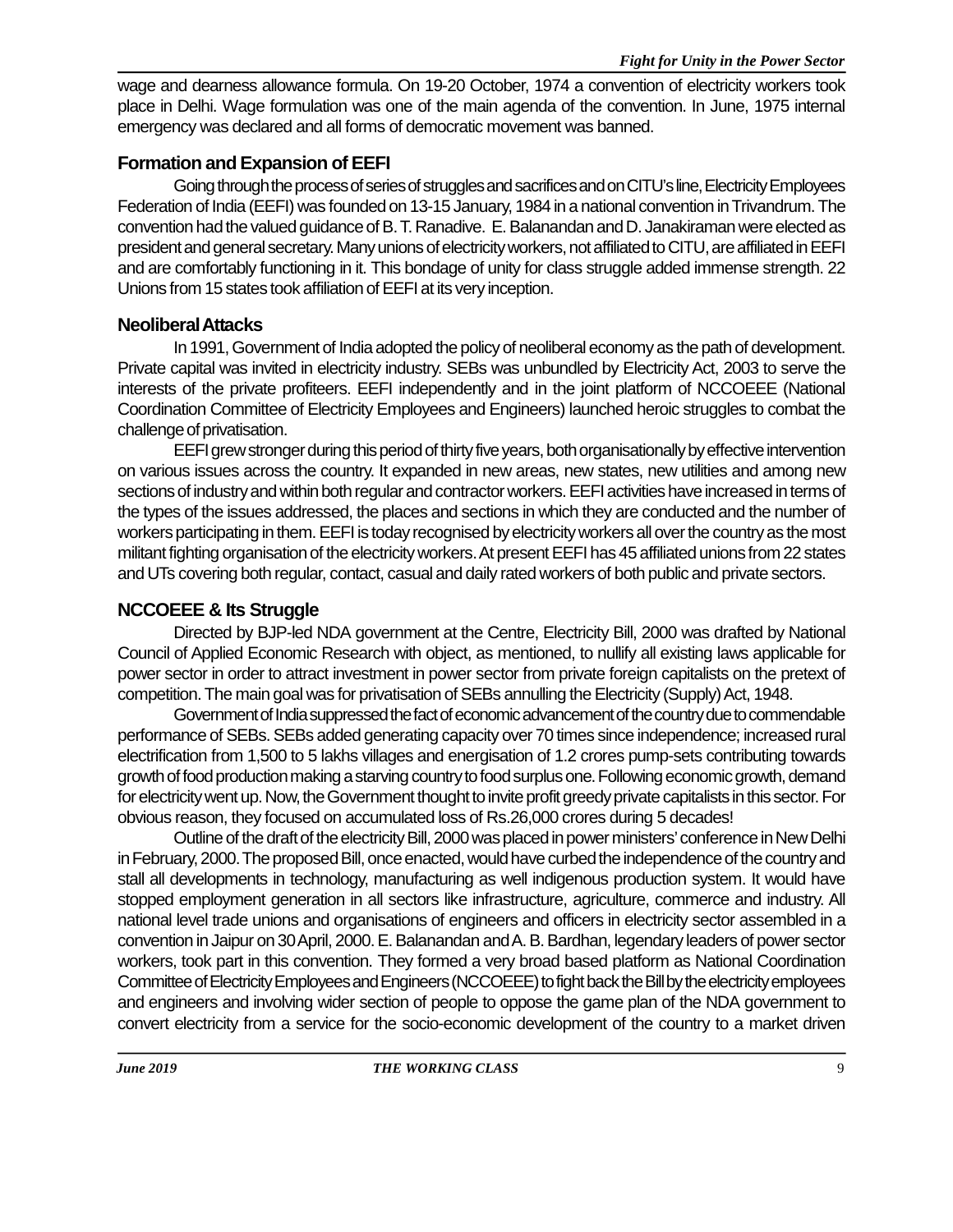commodity. CITU central office assigned a national centre for this historic work of EEFI.

NCCOEEE National Chapter decided to constitute Regional and State Chapters to carry out the struggle. EEFI played a pivotal role in all the states, regions and at national level. CITU leadership extended guidance and all round support for the nationwide united movement of the workers, officers and engineers in electricity.

Going beyond the agenda on electricity legislation, NCCOEEE has extended its struggle to make right to electricity as human right, to keep national energy resources as public property, equal wages for similar jobs, abolition of contract system in regular jobs and to oppose New Pension Scheme. All national federations of electricity employees and engineers are the constituents of NCCOEEE. After installation of BJP led NDA government in 2014, electricity federation affiliated to BMS has distanced itself from the united activities under NCCOEEE.

#### **Achievement of the United Struggle**

United struggle of NCCOEEE achieved notable successes with the support from left political parties during UPA-1 government which was dependent on left parties support. Clause 6 of Electricity Act, 2003 to curb the right to electricity of rural people was deleted. After deletion of this clause, Rajeev Gandhi Gramin Vaidyutikaran Yojana, largest ever project for rural electrification, was taken up with major funding by the Government of India. Anti-people clauses like abolition of cross subsidy were amended.

Again, Electricity (Amendment) Bill, 2014 was placed in the Parliament on 19 December, 2014. The Bill proposed splitting distribution service into 'carriage' and 'content'. In protest, there was massive March to Parliament on 8 December followed by discussion with the minister. But, the Government did not take into consideration the points raised by NCCOEEE.

In this background, power ministers' conference was held at Kochi on 6-7 November, 2015. NCCOEEE promptly organized a protest rally before the venue of the conference. All national federations of electricity employees, engineers and officers of Kerala played major role to make the protest demonstration successful. Besides Kerala, power sector leadership of Tamilnadu and of adjacent states also contributed in making the demonstration a mammoth one. All over Kerala placards, banners and festoons highlighted the anti-people features of the Electricity (Amendment) Bill, 2014. In this background, the Ministry of labour, Government of India, convened meeting for discussion on 5 November, 2015 at RLC office at Kochi. The meeting was fruitless.

Around 16,000 electricity employees, officers and engineers surrounded the venue of the power ministers' conference, held rally and public meeting. K. O. Habeeb presided over the meeting. Manik Dey, the then power minister of Tripura, took part in the rally and greeted the NCCOEEE for working in the interest of people of the country. Ultimately, Piyush Goyal, the union power minister invited NCCOEEE leadership for discussion. The meeting continued over 1 hour without result.

#### **Struggle Widens**

Following this, series of massive regional, state and district rallies were organised in different parts of the country with submission of memoranda to the Prime Minister opposing the government's move to curb the right to electricity for the poor people of India.

National convention of electricity workers convened by NCCOEEE on 8 June, 2018 decided nationwide power strike on 7 December, 2018. But, later, in view of proposed countrywide workers general strike on 8-9 January, 2019, 7 December power workers strike was deferred.

#### **Government's Move Stalled**

Due to vibrant united struggle of power workers, despite serious attempts through five years, Government could not enact the 2014 Bill except introducing a new Bill as Electricity (Amendment) Bill, 2018.*(Prasanta N Choudhury is General Secretary of EEFI, Convener of NCCOEEE & President of TUI, Energy of WFTU)*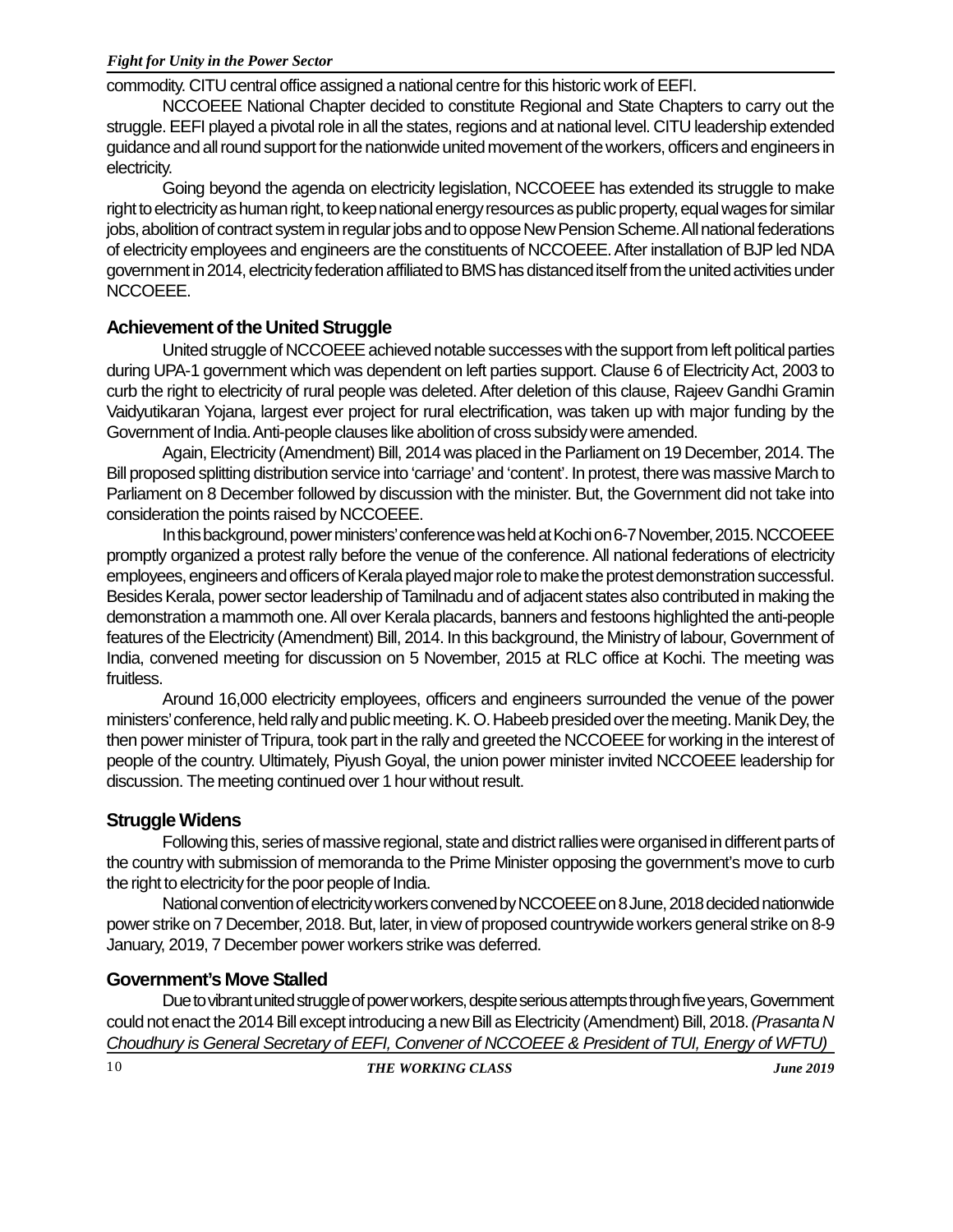# **Significance of May Day**

#### **J. S. Majumdar**

May Day, the International Working Class Solidarity Day, is being observed on 1 May every year. There are different understandings about the celebration of May Day.

One understanding is to observe the May Day as remembrance of a historical incident that happened on 4 May, 1886 in the Haymarket in Chicago during workers' struggle demanding 8 hours legal limitation of a day's normal work. Such understanding confines to the rituals of celebration of a past incident of great significance, as if it was an 'accidental event' in the history. They also promote rest and recreation on May Day. Further, it limits the working class struggle only to 8 hours a day. This is a reformist understanding.

There is also a misconception that red flag came into being from cloth that was soaked in the blood of the martyred workers of Haymarket.

Trade union movement, having Marxist view of class struggle, observe the May Day with different understanding which is much deeper; going beyond the Haymarket incident in history; and linking it with the ongoing economic, social and political struggle of the working class for improvement and advancement.

I

The working class struggle in different countries for legal limitation of working hours in a normal day's work emerged out of their own experience much before the Haymarket struggle for it. From the extensive studies of such struggles in the then advanced capitalist countries, Karl Marx came to his conclusions and propounded the *Theory of Surplus Value* and the essence of class struggle in the capitalist mode of production.

About two decades before the Chicago incident, Karl Marx wrote about the 'Limitation of the Working Hours in a Normal Working Day of the Workers' thus, "*the working day has a maximum limit…Within the 24 hours of the natural day a man can expend only a definite quantity of his vital force. A horse, in like manner, can only work from day to day, 8 hours. During part of the day this force must rest, sleep; during another part the man has to satisfy other physical needs, to feed, wash, and clothe himself. Besides these purely physical limitations, the extension of the working day encounters moral ones. The labourer needs time for satisfying his intellectual and social wants, the extent and number of which are conditioned by the general state of social advancement. The variation of the working day fluctuates, therefore, within physical and social bounds." (The Capital Vol.-I, Part-3, Chapter 10: 'The Working day', Section 1)*

From this narrative of Karl Marx emerged out today's working class' May Day slogan *"8 hours work, 8 hours rest and 8 hours recreation & cultural activities".*

Marx then wrote about the *"The Struggle for a Normal Working Day*" in three consecutive Sections. *(Sections 5, 6 and 7 in Chapter 10; The Capital Vol.-I)*

In Section 5, examining the *'Compulsory Laws for the Extension of the Working Day'* from middle of  $14<sup>th</sup>$  Century to middle of  $18<sup>th</sup>$  Century - the period of industrialization, the rise of capitalism and struggle between the labour and the capital; Marx concludes thus, "*The establishment of a normal working-day is the result, of centuries of struggle between capitalist and labourer. The history of this struggle shows two opposed tendencies. Compare, e.g., the English factory legislation of our time with*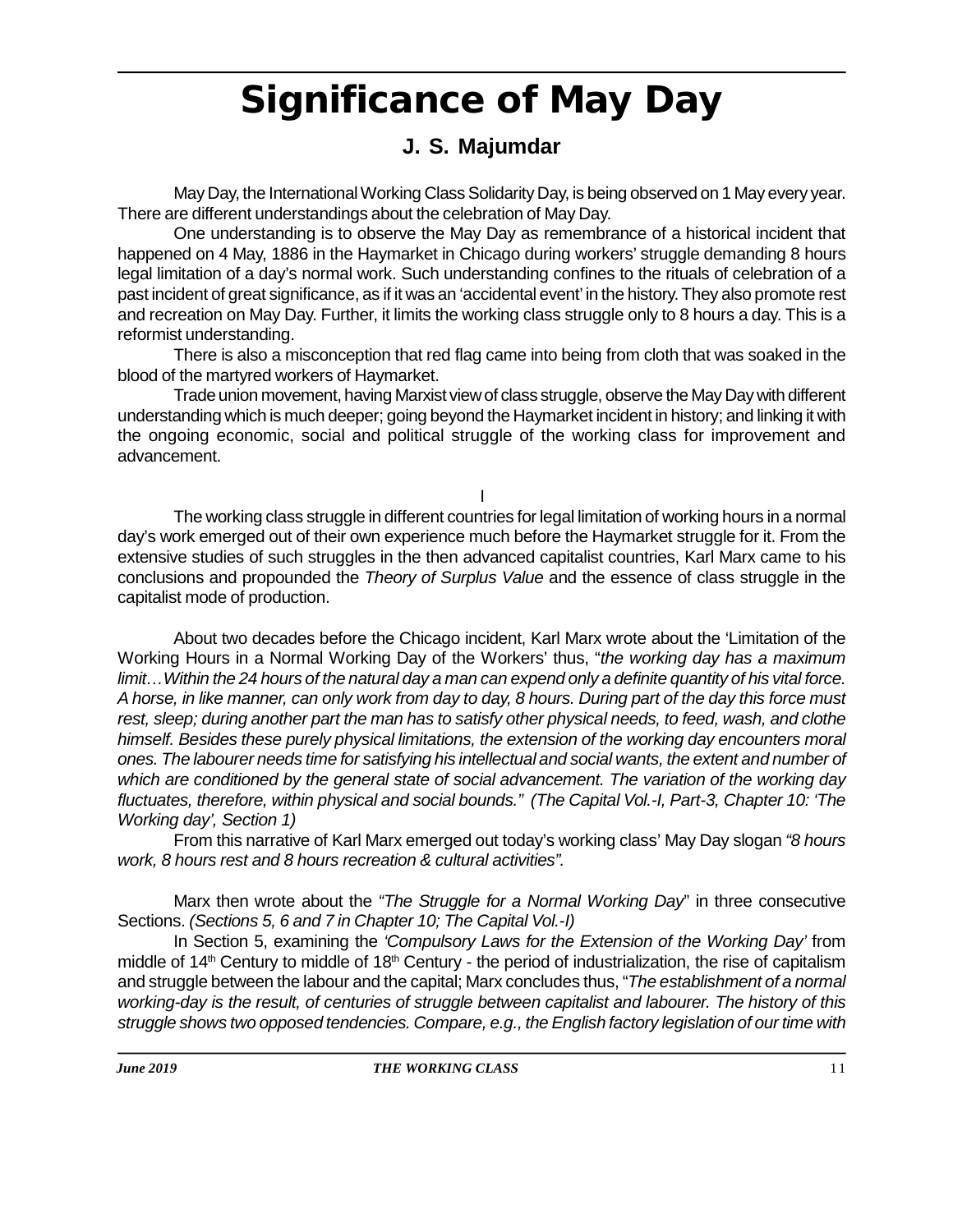#### *Significance of May Day*

*the English Labour Statutes from the 14th century to well into the middle of the 18th. Whilst the modern Factory Acts compulsorily shortened the working-day, the earlier statues tried to lengthen it by compulsion."*

Marx then narrated about the ongoing working class struggles in different countries for legal limitation of working hours in Section 7 "*The Struggle for a Normal Working Day; Reaction of the English Factory Acts on Other Countries."*

Being emphatic on *Working Class Unity for Struggle,* he writes, *"In the United States of North America, every independent movement of the workers was paralysed so long as slavery disfigured a part of the Republic. Labour cannot emancipate itself in the white skin where in the black it is branded.But out of the death of slavery a new life at once arose. The first fruit of the Civil War was the eight hours' agitation that ran with the seven-leagued boots of the locomotive from the Atlantic to the Pacific, from New England to California.*" *(Underline added for emphasis).*

Emphasising on the Significance of the International Working Class Movement on legal limitation of the working hours, Marx writes, *"At the same time, the Congress of the International Working Men's Association at Geneva, on the proposition of the London General Council, resolved that 'the limitation of the working day is a preliminary condition without which all further attempts at improvement and emancipation must prove abortive... the Congress proposes eight hours as the legal limit of the working day.'" "Thus the movement of the working-class on both sides of the Atlantic, that had grown instinctively out of the conditions of production themselves." (Underline added for emphasis)*

Earlier, in the same year 1866, the National Labour Union of the United States, had taken decision for 8 hours work a day. Endorsing that decision, the Geneva Congress of the International Workingmen's Association noted in the resolution, *"As this limitation represents the general demand of the workers of the North-American United States, the Congress transforms this demand into the general platform of the workers of the whole world."*

It was the International Workingmen's Association, of which Karl Marx was the prominent leader and a member of its 32-member 'London General Council', in its first Congress at Geneva on 3-8 September, 1866 had adopted the resolution on the struggle to achieve the demand on legal limitation of 8 hours work a day in all countries of the world.

 Marx' imprint in drafting the resolution was very much clear. The resolution noted, that achieving *'limitation of the working day is a preliminary condition*' for the working class movement for advancing all further struggles for '*improvement'* in other conditions of work in the capitalist system itself and for further advancement of struggle for ultimate *'emancipation'* of the working class.

Hence, the essence of May Day celebration as the International Workers Day is for rededicating working class struggles for achieving 8 hours work-limitation, and not limiting to it, as a preliminary condition; for further advancement of the working class struggle within capitalist system for economic and social justice for all social partners and on political issues emerging out of these struggles; and preparing ground for onward march to Socialism.

#### II

About two decades later, after the International Workingmen's Association in its Geneva Congress adopted resolution on 8 hours work limitation and after the death of Karl Marx, the guide; the Federation of Organized Trades and Labour Unions in USA had unanimously set May 1, 1886 as the date of general strike for achieving eight-hour work limitation.

This common demand and strike decision have to be seen in the background of rapidly growing industrialization in USA and it emerging as the most important centre of capitalist world; severe exploitation of the workers associated with long hours of forced work; and police, big bosses, strikebreakers and media combine ruthlessly suppressing workers organisations and agitations.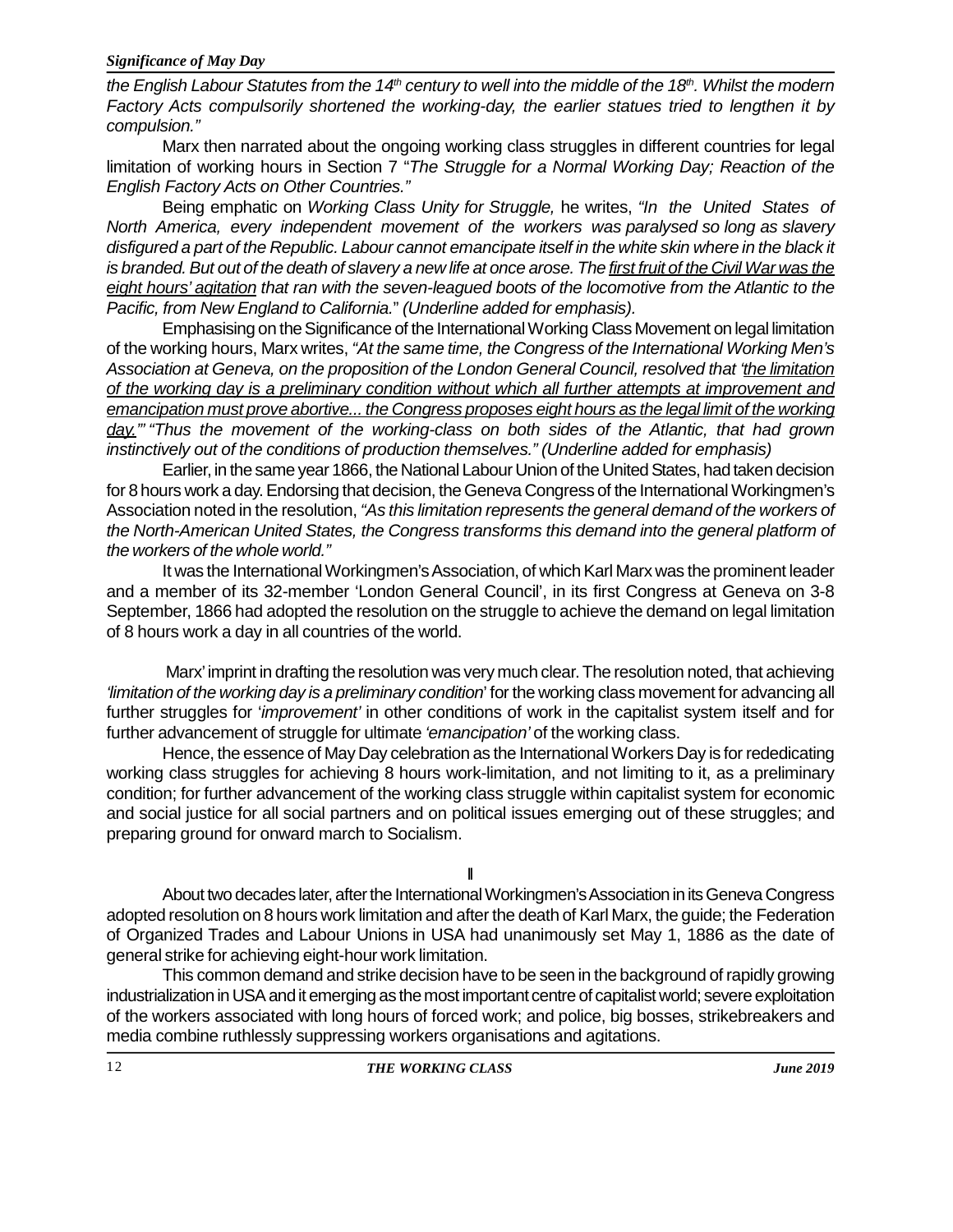On that day, on May 1, 1886, estimated about half a million workers were on strike and joined rallies across United States. The battle cry was – *"Eight-hour day, with no cut in pay."*

On next May 3, striking workers in Chicago assembled near McCormick Harvesting Machine Company. Under protection of 400 police personnel, strikebreakers broke the picket line and entered the McCormick plant. When workers resisted the strike breakers, police fired on them killing six workers on the spot.

A protest rally was held next day, on May 4, at Haymarket. The rally was peaceful and was addressed by August Spies, Albert Parsons and Samuel Fielden. Large number of police was present. Addressing the rally Spies said, "There seems to prevail the opinion in some quarters that this meeting has been called for the purpose of inaugurating a riot, hence these warlike preparations on the part of so-called 'law and order.'…The object of this meeting is to explain the general situation of the eight-hour movement and to throw light upon various incidents in connection with it."

At about 10:30 pm, police arrived with big force and ordered to end the rally. At that time a homemade bomb was thrown into the path of the advancing police killing a policeman and wounding six others.

In all, seven policemen and at least four workers were killed. Historian Paul Avrich maintains that the police fired on the fleeing demonstrators, reloaded and then fired again, killing four and wounding as many as 70 people. An anonymous police official told the *Chicago Tribune*, "A very large number of the police were wounded by each other's revolvers. ... It was every man for himself.."

Yet, the *New York Times,* dateline May 4, screamed with headline "Rioting and Bloodshed in the Streets of Chicago ... Twelve Policemen Dead or Dying". It referred to the strikers as a "mob".

A harsh anti-union clampdown followed. Without caring for warrants, Chicago police squads resorted to two-months-long physical attacks on the labour activists, ransacking their meeting halls and places.

No person could be arrested or identified as bomb-thrower. Many believe the hand of notorious Pinkerton agency, the private security and detective agency, behind the bomb throwing.

Yet, the workers leaders, who spoke and addressed the workers rallies in connection with 8 hours work limitation, were arrested and the trial began on 11 June, 1886. The trial was conducted in an atmosphere of extreme hostility created by the media toward the defendants. Judge Gary also displayed open hostility to the defendants. Selection of the jury lasted three weeks and nearly one thousand people were called; all union members and anyone who expressed sympathy toward socialism were dismissed; and, in the end, a jury of 12 was seated, most of whom confessed prejudice against the defendants.

On November 11, 1887 - Engel, Fischer, Parsons, and Spies were hanged to death. They sang the *Marseillaise*, then the anthem of the international revolutionary movement. Moments before they were hanged, Spies shouted, *"The time will come when our silence will be more powerful than the voices you strangle today*."

III

At the time of Haymarket incident, Marx was no more, so also the International Workingmen's Association (First International). The International Workingmen's Association (Second International) was reorganized which held its first Congress in Paris on July 14, 1889.

After hearing from the American delegates about the workers struggle in America for 8-hour day and being inspired by the great struggle and martyrdom of the workers in Haymarket, the Congress adopted the historic resolution that*"The Congress decides to organize a great international demonstration, so that in all countries and in all cities on one appointed day the toiling masses shall demand of the state authorities the legal reduction of the working day to eight hours, as well as the carrying out of other*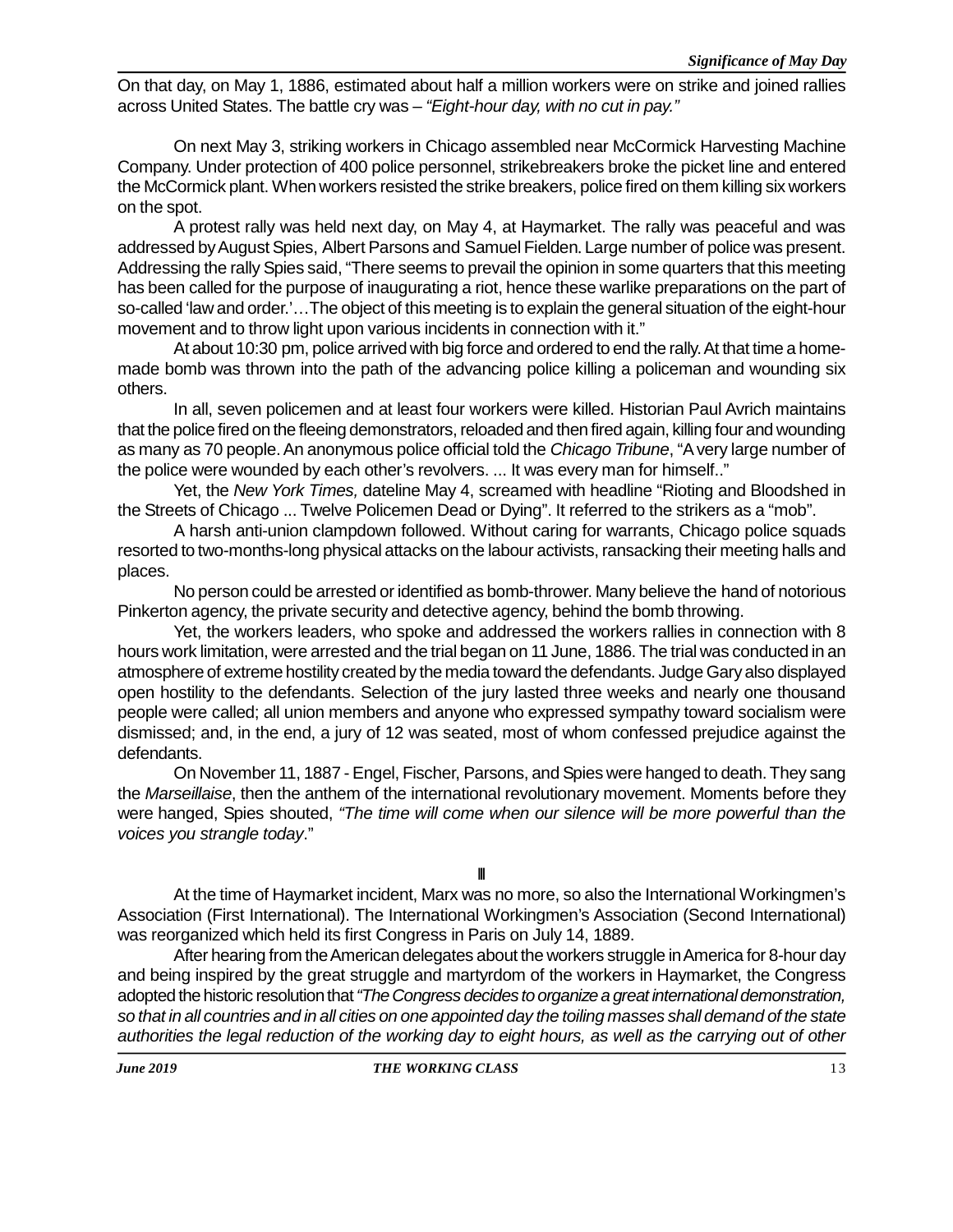#### *Significance of May Day*

*decisions of the Paris Congress. Since a similar demonstration has already been decided upon for May 1, 1890, by the American Federation of Labor at its Convention in St. Louis, December, 1888, this day is accepted for the international demonstration. The workers of the various countries must organize this demonstration according to conditions prevailing in each country."*

Absence of Karl Marx and domination of reformists in International can be seen in the draft the resolution. It confines to worldwide demonstration on May Day every year for statutory limitation of working day to 8 hours without connecting it with 'improvement' and 'emancipation' as was in 1866 resolution.

And, yet, one international solidarity action on May Day by the working class of different nationstates is of great signification for the working class revolutionary movement. Engels writes on May 1, 1990, "*As I write these lines, the European and American proletariat is reviewing its fighting forces, mobilized for the first time, mobilized as one army, under one flag, for one immediate aim: the standard eight-hour working day to be established by legal enactment, as proclaimed by the Geneva Congress of the International in 1866, and again by the Paris Workers' Congress of 1889*."

However, in the next Congress in Brussels in 1891, May Day resolution of 1889 Congress was again revised restoring class perspective. Reiterating 1889 Congress decision to observe May Day for 8-hours day; it added that the demonstrations on May Day will also be *to* "*improve working conditions"*; "*to ensure peace among the nations"* and *"deepening of the class struggle."*

The class perspective in organising the May Day celebration was best explained by Lenin in the preface to a pamphlet, *May Days in Kharkov,* in November, 1900. Lenin wrote, *"In another six months, the Russian workers will celebrate the first of May of the first year of the new century, and it is time we set to work to make the arrangements for organizing the celebrations in as large a number of centres as possible, and on as imposing a scale as possible, not only by the number that will take part in them, but also by their organized character, by the class-consciousness they will reveal, by the determination that will be shown to commence the irrepressible struggle for the political liberation of the Russian people, and, consequently, for a free opportunity for the class development of the proletariat and its open struggle for Socialism."*

## **The Red Flag**

Jim Connell's song – '*The Red Flag'*, published in 1886, became popular for the revolutionary movement at that time which has reference of Chicago incident, in the third stanza, thus, **-** *"Look round, the Frenchman loves its blaze,- The sturdy German chants its praise, - In Moscow's vaults its hymns are sung, - Chicago swells the surging throng."*

Red was the colour symbolizing the French Revolution. However, now the flag in red colour is being used as revolutionary tradition since Paris Commune of 1871.

|               | <b>Notice</b>                                                                                  |                                |
|---------------|------------------------------------------------------------------------------------------------|--------------------------------|
|               | <b>GCM Tier Working Women Coordination Committee Meeting</b>                                   |                                |
| Date:         | 6 August, 2019;                                                                                |                                |
| Time:         | $10 am - evening$ ;                                                                            |                                |
| Venue:        | CITU state committee office, Bangalore.                                                        |                                |
| Participants: | All women office bearers and general council members of CITU; conveners of the state<br>CCWWs. |                                |
|               |                                                                                                | - Tapan Sen, General Secretary |
| 14            | THE WORKING CLASS                                                                              | <b>June 2019</b>               |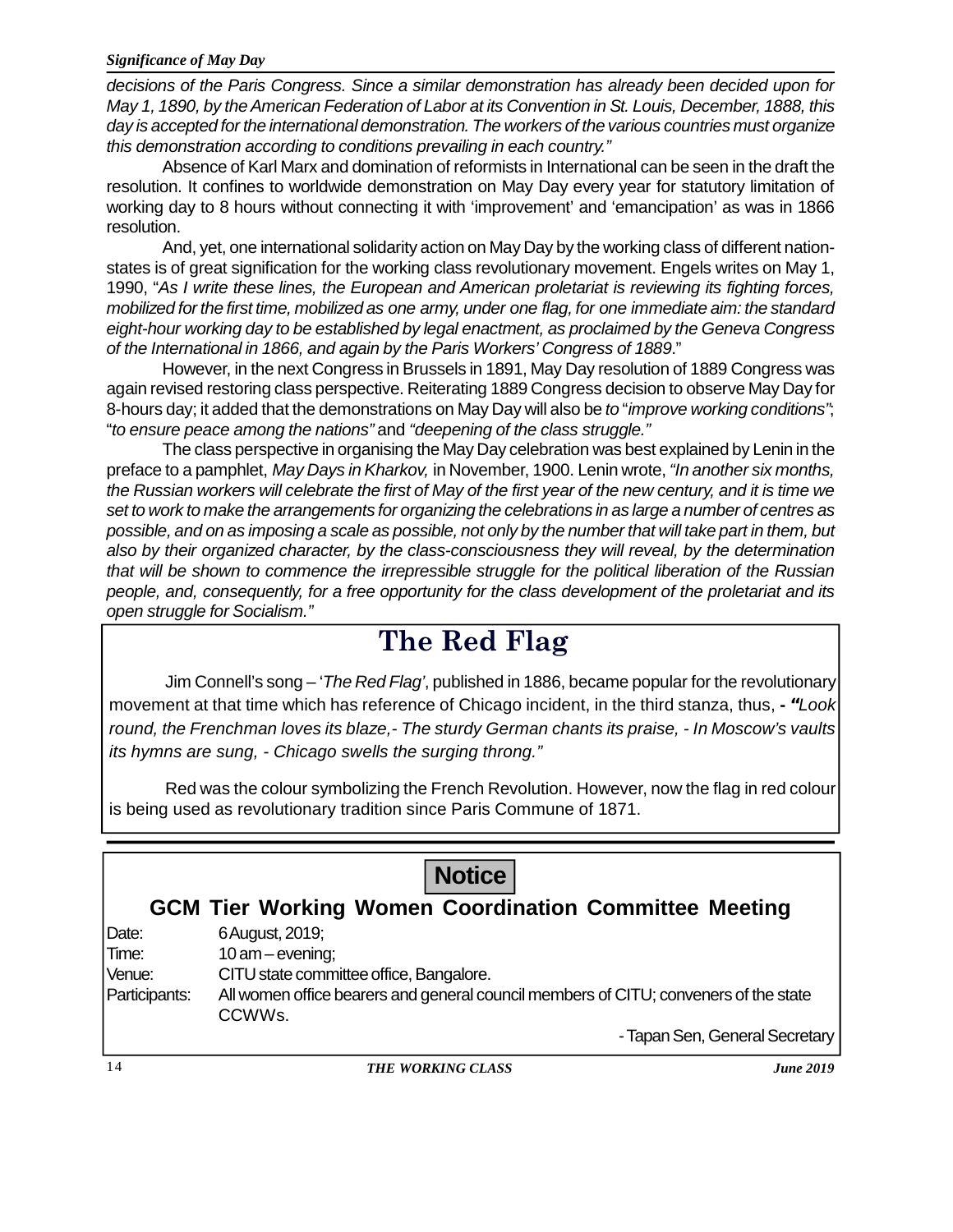# **MAY DAY 2019 REPORTS**

*[May Day 2019 has been celebrated by CITU units, unions and federations across the country in different forms including hoisting flags, holding meetings, bringing out rallies, staging demonstrations etc. Following is the gist of some reports received at CITU centre]*

## **Tripura**

Defeating all attempts of obstructions by BJP hoodlums, May Day 2019 was observed in Tripura in all districts and subdivisions by hoisting CITU flag and paying floral tributes to the martyrs. Rallies were organised culminating into street corner meetings in Belonia, Sabroom and Gandacherra subdivisions. In Dharmanagar, Ambassa and other subdivisions, hall meetings were held.

At Agartala, people participated in *Prabhat Feri* with revolutionary songs and recitation in early morning. In the evening a public meeting was held at Rabinda Satabarsiki Bhawan premises. As BJP-led Tripura government cancelled government holiday on May Day this year, the tea garden workers could not attend the programme in large number as before. The meeting was presided by CITU state president Manik Dey and addressed by the state general secretary Sankar Prasad Datta. Former chief minister, CPI(M) Polit Bureau members and state opposition leader Manik Sarkar was the main speaker. Jaya Barman spoke on behalf of working women. Bijan Dhar, chairman of the Left Front, and Tapan Chakraborti, CITU state vice-president were on the dais.

## Kerala

State president Anathalavattom Anandan hoisted the CITU flag in the state centre, specially decorated for the occasion. May Day 2019 was celebrated jointly by CITU and AITUC throughout the State with good participation of the workers.

At Thiruvananthapuram, the procession from Palayam to Putharikandam Maithanam was joined by more than 10,000 workers. The public meeting was inaugurated by state president Anathalavattom Anandan. State general secretary Elamaram Kareem addressed public meeting in Kozhikode Town.

May Day programme was held at 17 centres in Kollam, 9 in Pathanamthitta, 10 in Kottayam, 13 in Alappuzha, 22 in Ernakulam, 16 in Trissur, 14 in Palakkad, 17 in Malappuram, 13 in Kozhikode, 4 in Waynad, 17 in Kannur and several centres in Kasaragode districts.

### Tamilnadu

CITU's May Day Manifesto was translated in Tamil and published in the CITU journal Seithi and Theekkathir daily. A joint statement of CITU and AITUC on May Day was issued. All unions in the state hoisted the Red flag. CITU and AITUC jointly celebrated May Day in districts bringing out rallies and holding public meetings addressed by CITU and AITUC leaders. CITU National and state leaders A. K. Padhmanabhan, T. K. Rangarajan, G. Ramakrishnan, K. Balakrishnan, G. Sukumaran, R, Singaravelu, Malathi Chittibabu, V. Kumar participated and addressed May Day rallies.

## Punjab

May Day 2019 was observed at 50 places in Punjab and Chandigarh by holding rallies and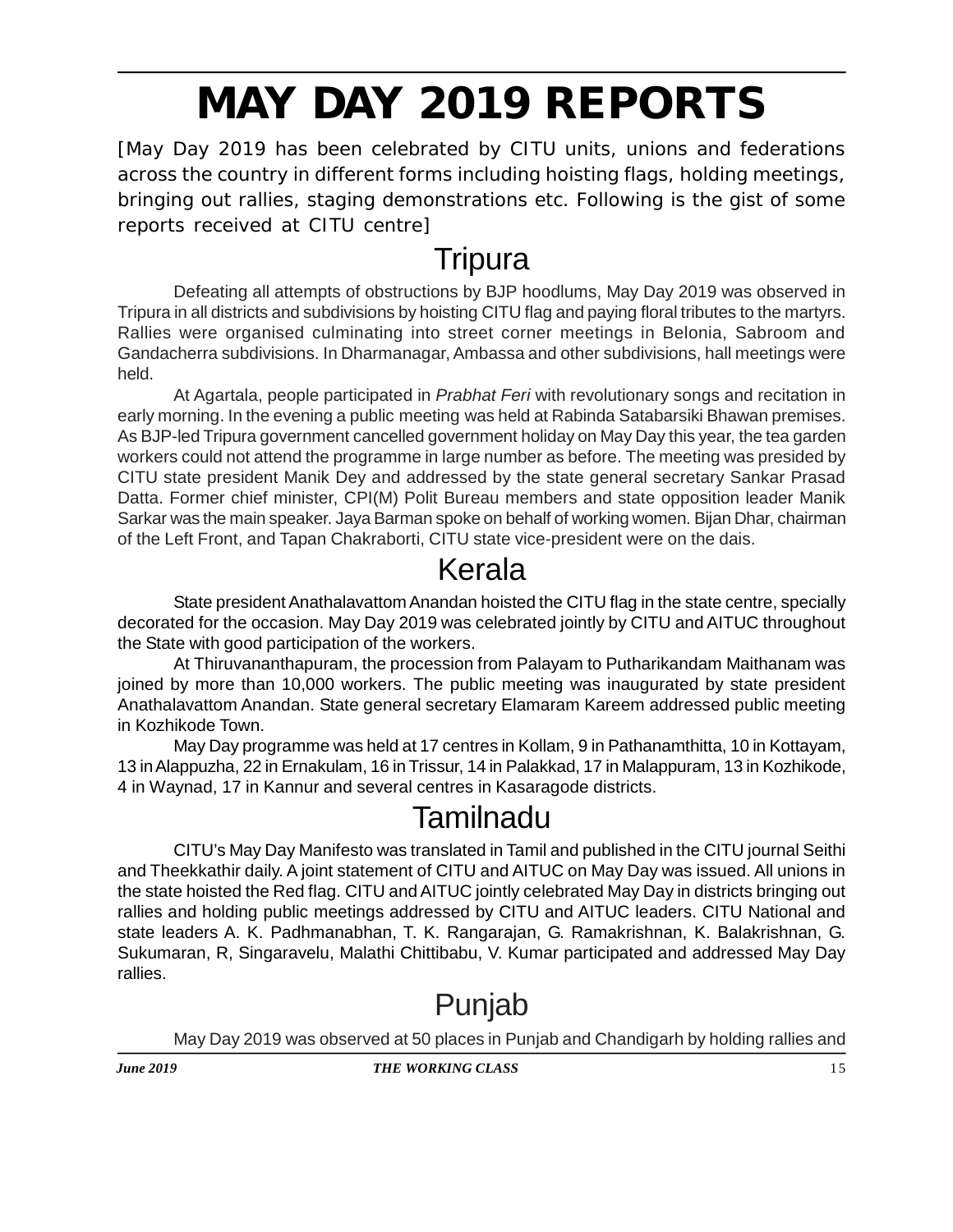public meetings calling upon the working class to defeat anti-people and anti-national policies and communal fascism. These rallies were addressed by CITU state and national leaders Raghunath Singh, Usha Rani and others.

## Andaman and Nicobar Islands

 CITU and Non-Gazetted Govt. Officers Association (NGOA) jointly celebrated May Day 2019 throughout the Andaman and Nicobar Islands. At Port Blair procession began from Crusade House premises at Phoenix Bay culminating at Tiranga Park public meeting addressed by CITU state general secretary B. Chandrachoodan, its president M. Boominathan, NGOA general secretary T. S. Sreekumar and others.

May Day rallies were also brought out and public meetings held at Diglipur, Rangat, Kadamtala, Little Andaman, Kamorta, Katchal and Campbell Bay.

**Notice**

## **CITU General Council Meeting**

7-10 August, 2019; Hassan, Karnataka

The meeting of CITU General Council will be held as per following schedule:

Dates: 7-10 August, 2019

Time: From 10 am of 7 August - To 12 noon of 10<sup>th</sup> August, 2019

Place: Hassan in Karnataka, (exact venue will be informed later)

Agenda: 1. Presidential Address; 2. General Secretary's Report; 3. Review of the post election situation; 4. Future course of activities; 5. Trade Union Education Programmes at P. R. Bhavan; 6. 16<sup>th</sup> Conference of CITU & related issues; 7. Any other issue with the permission of the Chair.

#### NOTE

- 1. There will be open session after conclusion of the GCM;
- 2. Each GC member will pay delegate fee of Rs.1200;
- 3. All GC members are requested to reach Hassan by 6 August evening;
- 4. Hassan is at about 180 kms distance from Bangalore; there are rail services from Bangalore, Mangalore and Mysore; it is also well connected by bus service.

#### **CONTACT**

President: S Varalakshmi (Mobile: 9448087189), General Secretary: Meenaxisundaram (Mobile 9448070267),

Karnataka State Committee of CITU;

Suri Bhawan, No. 40/5, 16<sup>th</sup> Cross Road, 2<sup>nd</sup> B Main; Sampangiram Nagar, Bangalore – 560027

fax: 080-22111239, Phone: 080-22111307 Email> citukn@gmail.com,

- Tapan Sen, General Secretary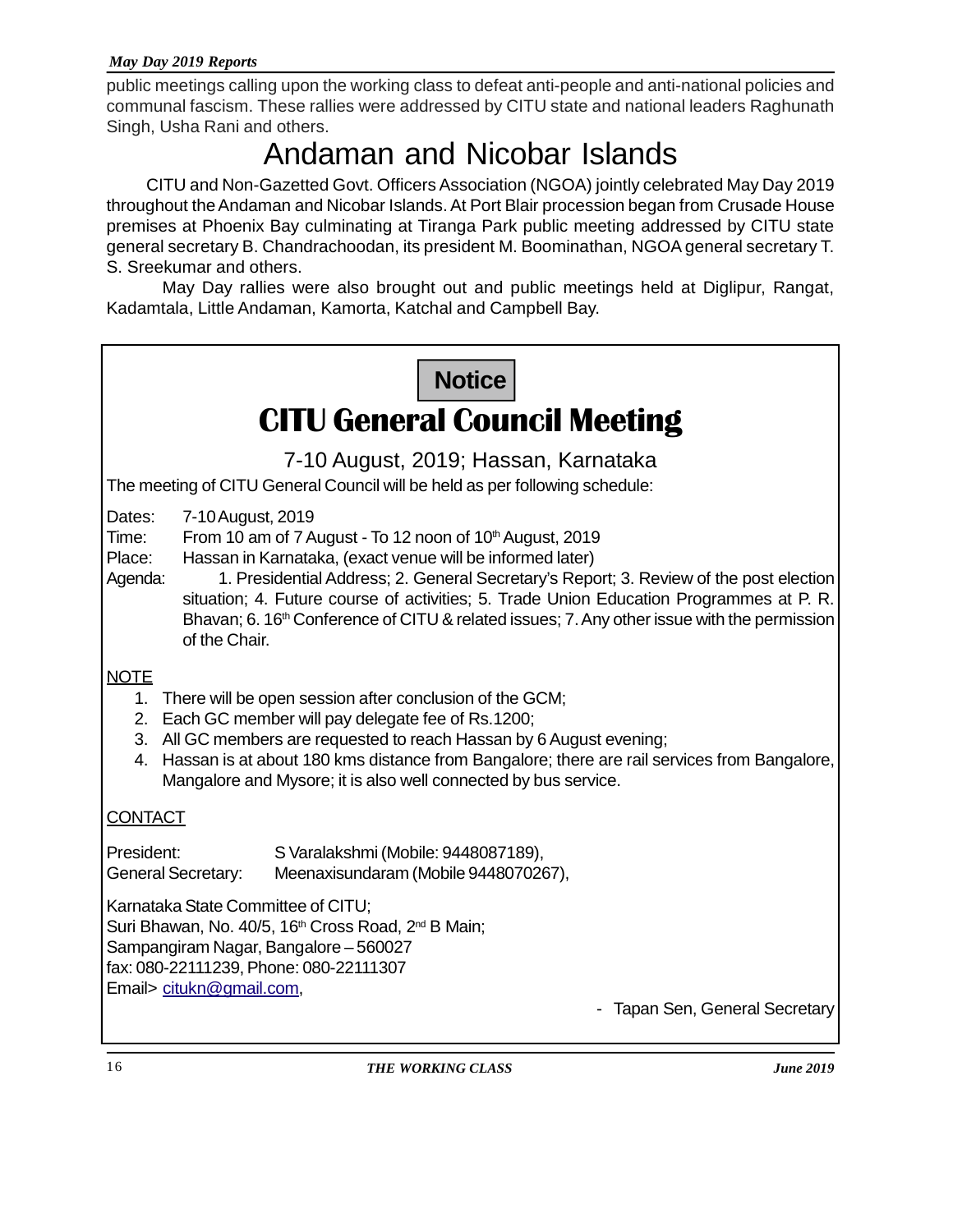# INDUSTRIES & SECTORS

## **Brick Kiln**

### **Lakhs of Brick Kiln Workers under Threat of Losing Jobs**

When the country has been fully engaged for the 17<sup>th</sup> General Election, the Ministry of Environment, Forest & Climate Change of the outgoing Modi government quietly issued a gazette notification on 25 February, 2019 asking for public opinion within 60 days, on the Ministry's move to issue final notification for (i) immediate banning of new red clay brick kilns within 300 kms radius of all coal / lignite power plants; and (ii) converting all existing red clay brick kilns, in these areas, into coal ash based manufacturing facilities.

This gazette notification was issued just a fortnight before the Election Commission announced the election schedule and asking for public opinion, to fulfill formalities as legal requirements, during the ongoing election process.

To bypass the Parliament on such a vital issue, the Ministry adopted a dubious method. It proposed to implement these decisions through backdoor just by amending a two decades old circular of 14September 1999.

If this decision is implemented, most of the red clay brick kilns will be closed affecting vast majority of estimated 1 crore under-privileged piece-rated workers engaged in the brick kiln industry across the country today; and the people will be deprived of the cheapest building materials – the red clay brick.

Government proposes to convert the existing brick kilns in these areas into manufacturing coal fly ash bricks, blocks, tiles, roofing sheets using cement as binder. The proposal is to convert the brick kilns into factories operated by machines replacing the human labour within one year. Brick kilns operation is seasonal, but such factories will operate round the year. It is obvious that the intension is that most of the red clay brick kilns get closed.

### **CITU Rajasthan State Committee's Initiative**

CITU Rajasthan State Committee took up the issue to *save jobs, save brick kiln industry* and strongly opposed Central government's move; held meetings explaining the issue to the workers; brought out rallies and submitted memoranda to the local administrations. It sent protest letter to the Union government. After May Day meeting at Sri Ganganagar, a procession of thousands of brick kiln and other workers was brought out culminating in a demonstration before the district administration and submitting memorandum on brick kiln issues.

### **29 May Rally at Jaipur**

1000 plus activists and workers of CITU's Rajasthan brick kiln labour union, coming from Sri Ganganagar, Hanumangarh and some other districts; held a state level rally at Jaipur on 29 May protesting against central government's notification to ban red clay brick kiln.

They were also joined by the trade union activists from Neemrana to protest against victimisation and denial of trade union rights by the Japanese multinational Daikin.

The workers marched from Martyrs Memorial and held rally, demonstration and public meeting at Civil Lines Gate before the chief minister demanding his intervention. The meeting was addressed by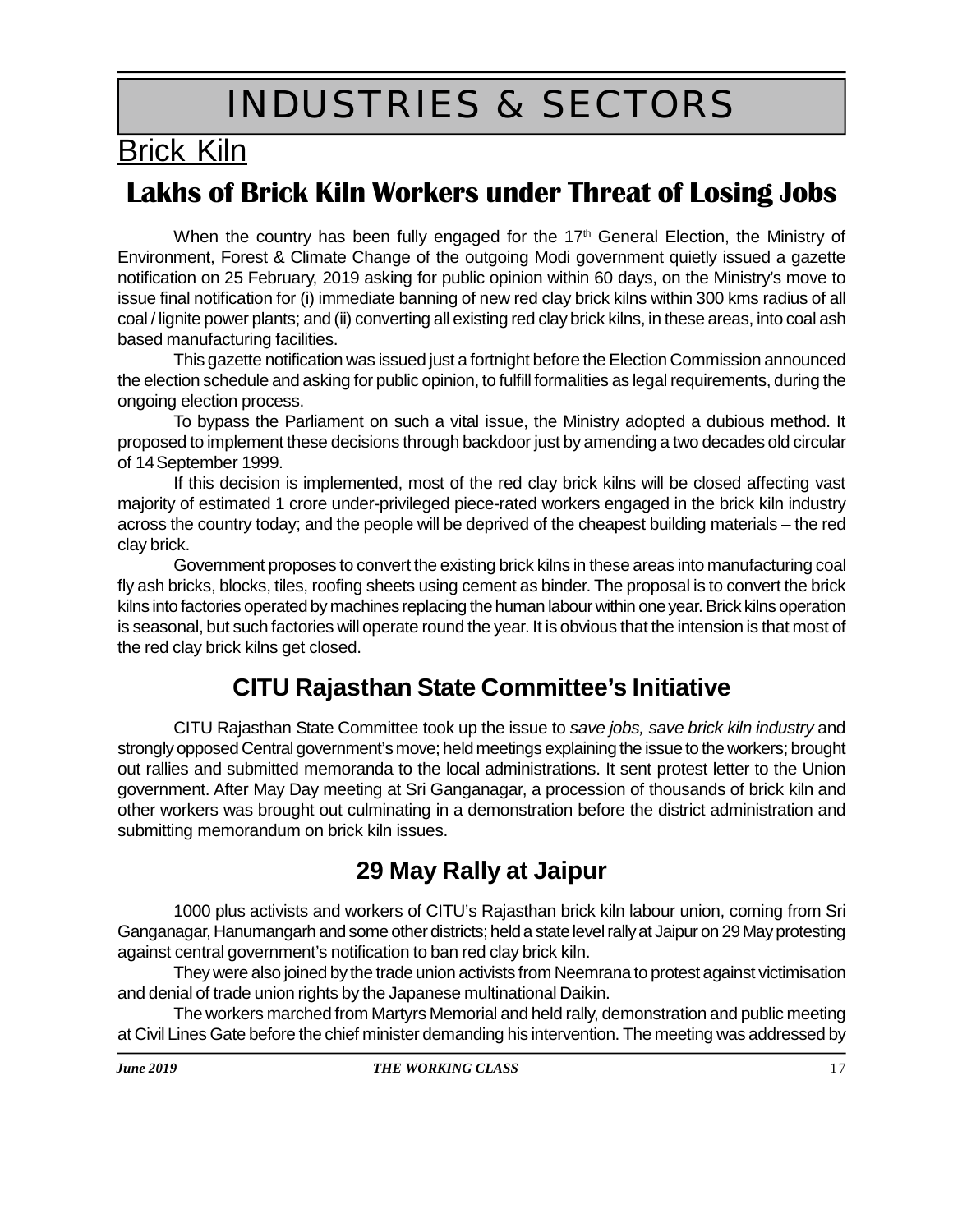CITU state president Ravindra Shukla, general secretary V. S. Rana and its other office bearers, leaders of brick kiln workers union, union leaders of Neemrana and of Daikin and others.

A delegation representing CITU, brick kiln union and Daikin union, in absence of the chief minister, met his OSD and submitted two memoranda.

In one memorandum, CITU demanded about one lakh brick kiln workers' job protection in Rajasthan in view of central government's 25 February notification and demanded of the chief minister to immediate write to central government opposing the notification.

In the other memorandum, CITU demanded immediate implementation of 25 April agreement between the government and CITU on Daikin workers issues including their reinstatement, institution of judicial enquiry on police action against the striking workers of Daikin during 8-9 January, 2019 workers national general strike; and withdrawal of false cases against the workers filed by Neemrana police. OSD assured to take up the issues urgently with the chief minister.

### **CITU's All India Initiative**

On getting report from its Rajasthan state committee, CITU general secretary wrote to the Union Ministry of Environment, Forest & Climate Change sharply bringing out the issues involved and strongly opposing the move.

In his letter Tapan Sen accused Modi government for this move only to help Adani Power Limited of Adanis, the number one private power producer, and the Reliance Power Limited of Ambanis, the second biggest private power producers, just before the election, displaying crony capitalism at work.

CITU condemned Modi government's attempt of bypassing the Parliament on such vital issue; and implementing its decision through backdoor by an executive order by amending a 1999 notification.

CITU accused Modi government for this move without even consulting the Ministry of Labour and ignoring the central trade unions when lakhs of most under-privileged brick kiln workers are under threat of losing jobs due to this move of the Government.

CITU accused Modi government for this move ignoring consultation even with State governments who have been made responsible, and also directly the district magistrates under them, for implementation of these decisions exhibiting one more attack on federalism.

In a separate letter CITU general secretary has drawn attention of the Election Commission on the outgoing Modi government taking such major decisions just prior to election, seeking opinion during the ongoing election process with intention to implement the same as routine administrative measures.

#### **Condolence**

#### **Comrade N. Venkateswarlu**

CITU expressed its grief on the demise of Comrade N. Venkateswarlu in a hospital in Hyderabad on 7 May, 2019 after prolong illness due to cancer.

Comrade N. Venkateswarlu, popularly known as Kiran, was the general secretary of United Electricity Employees Union of CITU in undivided Andhra Pradesh and, thereafter, in Telangana; was an office bearer of Electricity Employees Federation of India (EEFI) and a member of CITU General Council. Comrade N. Venkateswarlu was an active members of the CPI(M).

EFFI has separately expressed their grief and conveyed condolences on the passing away of Comrade N. Venkateswarlu. He was twice elected as national office bearer of EEFI in its 7th and 8<sup>th</sup> conferences. EEFI union in undivided Andhra Pradesh was expanded under his leadership and | of the team led by him. EEFI conveyed condolences to his comrades in the Union and his family.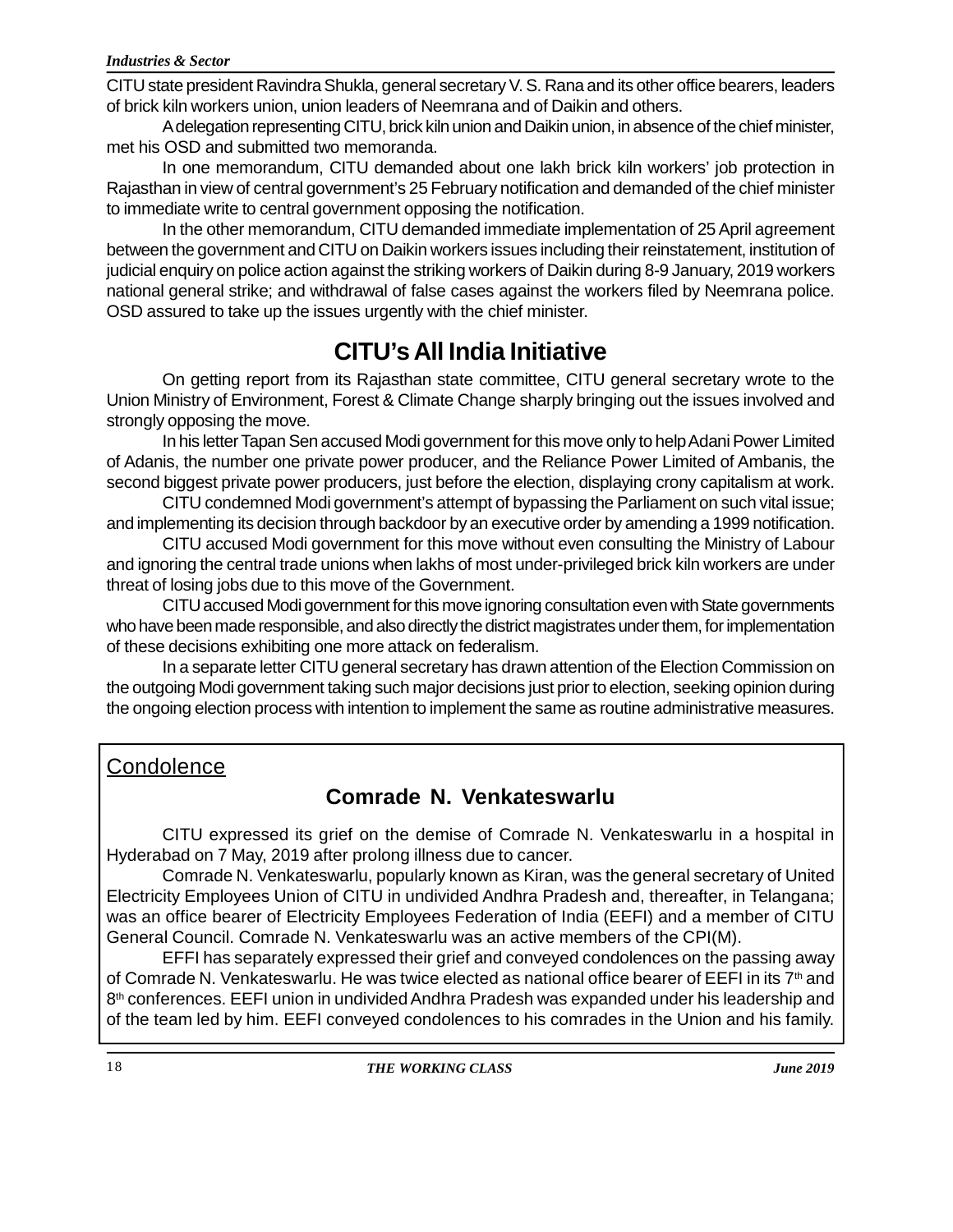# WORKERS – PEASANTS UNITY

## **Nationwide Call to Boycott PepsiCo**

CITU gave nationwide call on 26 April, in solidarity with the call of All India Kisan Sabha (AIKS), to boycott PepsiCo products, including its well-known potato chips brand 'Lays', to support the struggling potato farmers of Gujarat who are under attack from the US multinational beverage company.

PepsiCo had filed a case in a Ahmadabad court against 11 potato farmers of Gujarat demanding Rs1.05 crore compensation from each farmer alleging that these farmers were cultivating FC-5 variety of potato on which PepsiCo claimed to have "obtained exclusive right in the country in 2016". AIKS asserted that PepsiCo's stand is in violation of '*Protection of Plant Varieties and Farmers Rights Act 2001'.*

AIKS in its statement on 25 April 2019 said that it, along with other peasant organisations, had already approached Protection of Plant Varieties and Farmers' Rights Authority (PPV&FRA) demanding its urgent intervention. "This is a test case of the corporate exploitation of farmers under the WTO regime," the statement said.

Upholding AIKS call on "Lay" other potato products of PepsiCo, CITU called upon the entire working class and their trade unions to actively organize boycott movement across the country in coordination with AIKS.

### PepsiCo Retreats

The boycott of Pepsi products had spontaneous support of the people and created pressure on the Company. Ultimately PepsiCo expressed its intent to withdraw the lawsuit against the farmers.

In a statement on 3 May, AIKS said it is a significant victory in farmers' struggle for protection of seed freedom and congratulated the farmers and the organisations that stood for this cause.

However, nothing concrete had been done yet. AIKS demanded of Gujarat government to publicly spell out about the negotiation that it is having with the Company. AIKS demanded unconditional apology from PepsiCo and also demanded deterrent action against it including exemplary compensation to the farmers and revocation of license in case of Company's refusal.

### Issues this Episode Brought into Fore

The episode has brought into fore some issues which are threatening the farmers. One is the predatory agribusiness aiming to take-over agriculture violating laws and farmers' seed rights and freedom.

'Protection of Plant Variety and Farmers Right Act, 2001' (PPVFR Act) Section 39(1)(iv) states, *"Notwithstanding anything contained in this Act – a farmer shall be deemed to be entitled to save, use, sow, re-sow, exchange, share or sell his farm produce including seed of a variety protected under this Act in the same manner as he was entitled before the coming into the force of this Act, provided that the farmer shall not be entitled to sell branded seed of a variety protected under this Act".*

AIKS demanded that States and Central governments strictly adhere to this clause and establish fool-proof mechanism for registration of varieties compliant with it.

There is also need of effective price control, stopping illegal seed trade, monitoring on contract farming, seed traceability and monitoring of agribusiness and trade.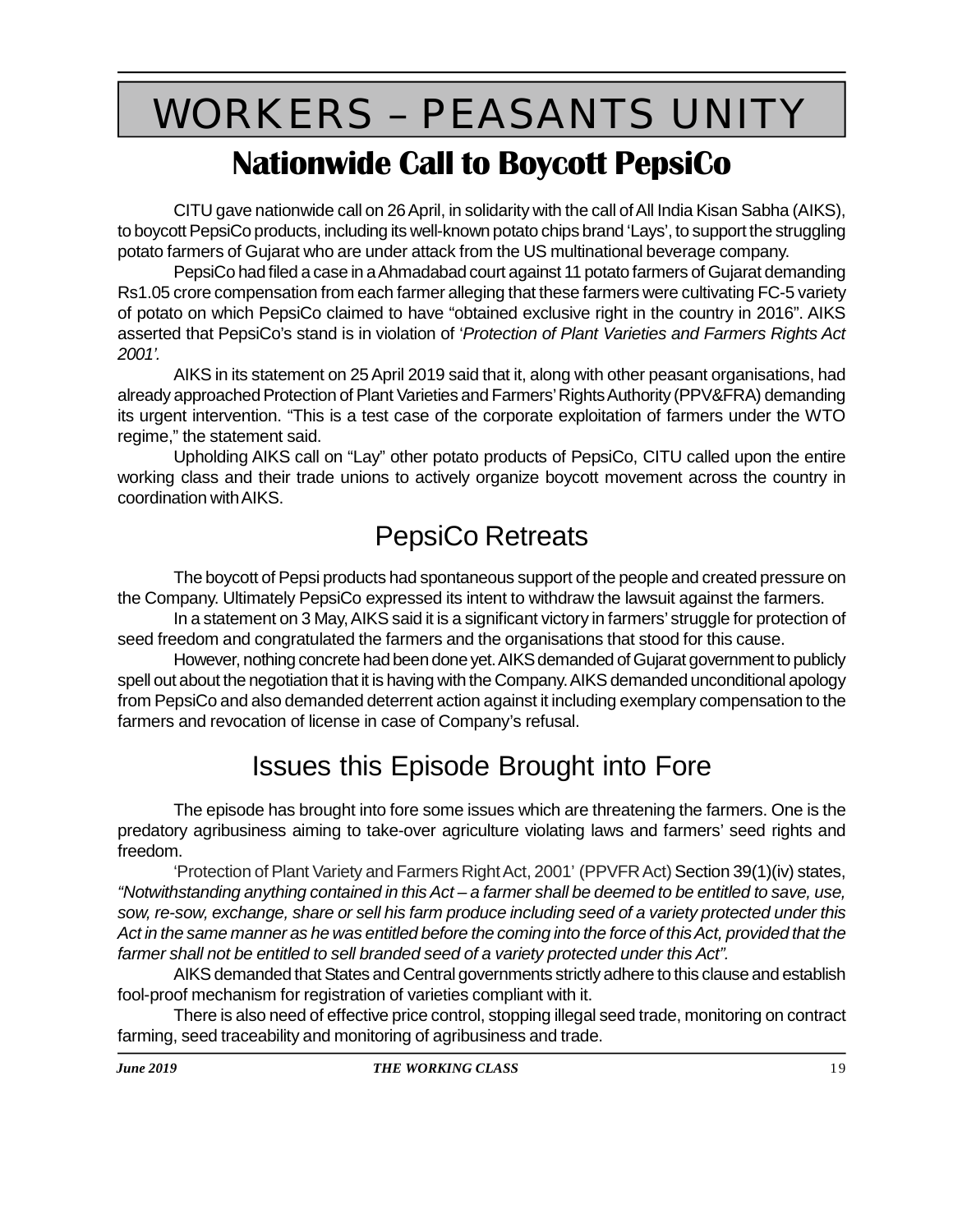# **STATES**

## **Chhattisgarh**

## **Murderous Attack on CITU Leader at Bhilai**



#### **B. Sanyal**

Yogesh Soni, the general secretary of CITU affiliated contractor workers union in Bhilai Steel Plant and a member of CITU Chhattisgarh state committee, while on way to join duties in the early hours of 7 May, was attacked by a hired criminal gang. He was stabbed repeatedly. Soni fell down on the road profusely bleeding and the attackers fled. Exhibiting tremendous courage and grit, Soni pulled himself up and was immediately taken to Sector 9 hospital where he was admitted. His life was saved.

In protest CITU gheraoed the police station and met higher police officers and demanded immediate arrest of the culprits. Almost all trade unions of Bhilai jointly staged demonstration. CITU

state centre also demanded immediate arrest of the culprits.

As a result of the movement, several attackers and the conspirators including the contractor Sudhangsu Khandelwal, supervisor Govind Sahu, conspirators Y. Nagraj and Chiku Hiyal, hired attackers Nagarjun and R. Samuel have been arrested. Another attacker K. Benjamin is absconding. Most of them have past criminal records.

The contractor has recruited many criminals as workers who are used to suppress the democratic rights of the workers and the protest movement against exploitation. This murderous attack on Soni through the hired goons is a clear threat not only to Soni but also to those who are in the forefront of CITU-led struggle for contract workers in BSP.

Contract workers in BSP are being deprived of their legal rights and benefits including payment of minimum wage; pay slip, PF, adequate safety etc. CITU union has been leading long drawn struggles for implementation of the labour laws and rights of contract workers. Because of this, BSP management and the contractors nexus became alarmed. This gruesome attack on Soni was connived by the contractors and the BSP management. This attack was not just to threaten him but to physically eliminate him.

The BSP management has been refusing to blacklist the contractor despite several complaints of illegal activities by them. This suggests about the unholy management-contractors nexus in BSP. CITU reiterated the demand to blacklist the contractors with criminal background and to take stern actions against BSP officers giving them protection. CITU also reiterated its demand of the implementation of labour laws in BSP with regard to the contractor workers and ensure equal wage for equal work and regularisation of all contractor workers.

(*B. Sanyal is the CITU Chhattisgarh state president)*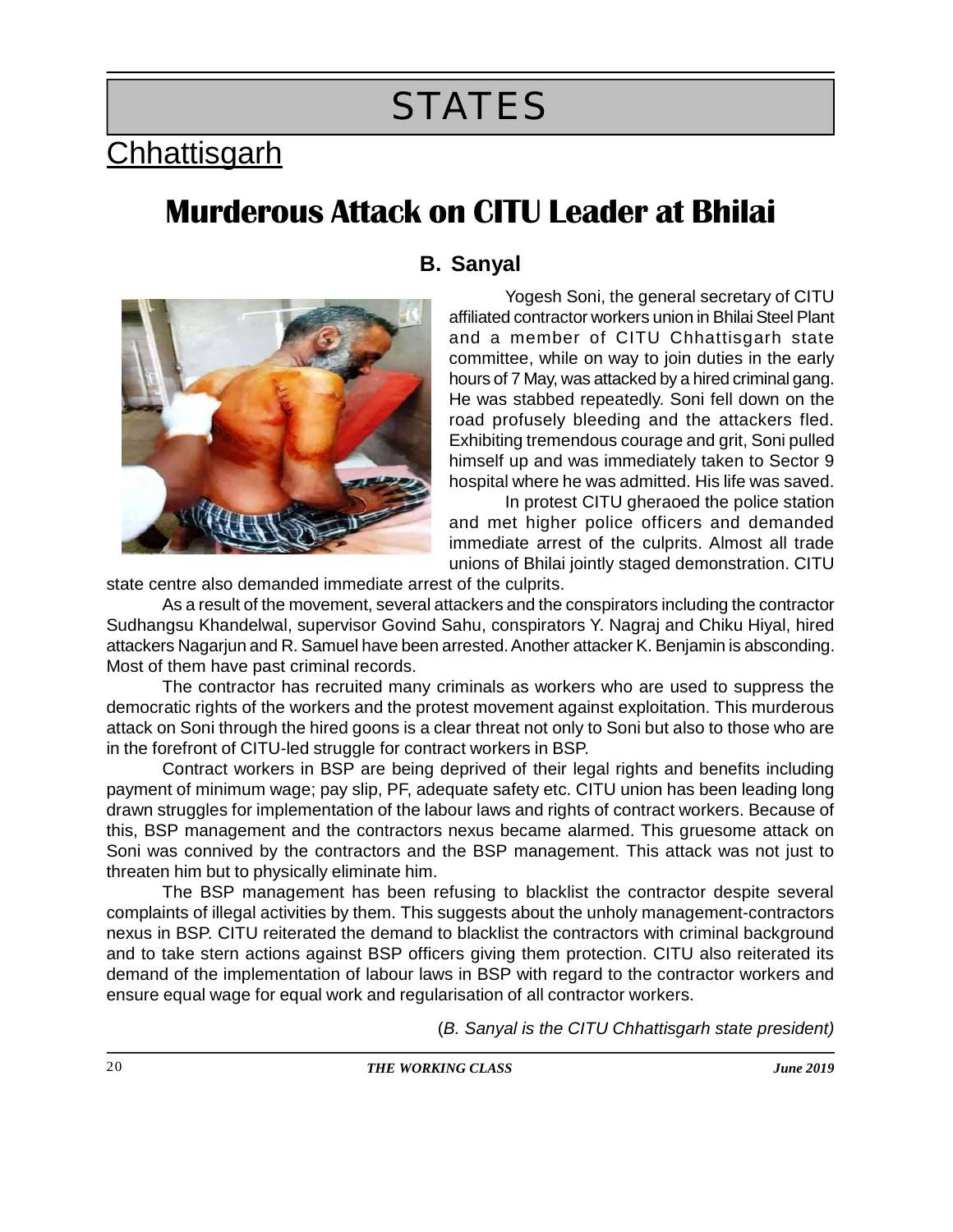## Maharashtra

## **TUs Jointly Protest against Externment of Karad**

### **Vivek Monteiro**

CITU centre condemned Nasik city police and general secretary Tapan Sen wrote to the chief minister of Maharashtra on 18 April protesting against the vindictive police action, issuing illegal 'Externment Order' from Nasik, Thane and Ahmednagar districts under the obscure Bombay Police Act, 1951 on 17 April, 2019 to Dr D. L. Karad, CITU Maharashtra state president, its national vice president and a leading member of the CPI(M). This police action was at the instance of the industry-owners and for political reason during the ongoing general election in the country.

Karad is the eye sore of the industry-owners for leading legitimate trade union movement in Nasik and in adjoining districts. Charges in externment order are mostly for organizing morchas and agitations of the workers on their demands and complaints and about labour law violations by the employers. The narrative in the order is packaged with manufactured complaints of 'threats of violence' by one 'secret witness'.

The entire exercise by the concerned police administration is also politically motivated as the CPI(M) candidate was contesting from Dindori constituency within which Nasik region also falls.

This anti-union conspiracy of the Maharashtra government, Nashik police, and local politicians and unscrupulous anti-union employers is obviously intended to obstruct the growing influence of CITU in these districts.

CITU Maharashtra state committee has responded to this attack by staging protest demonstrations in Nasik, Solapur, Mumbai and in other districts. A delegation of Trade Union Joint Action Committee (TUJAC) of Maharashtra including V. Utagi, Joint Convenor of the TUJAC; Mahendra Singh, Vivek Monteiro, Sayeed Ahmed and K.R. Raghu from CITU; Dhumal from HMS; M.A. Patil and N. Vasudevan from NTUI; and Uday Chaudhary from AITUC met the joint director of the Maharashtra police on 18 April and submitted memorandum pointing out that the externment proceedings are illegal and mala fide and was being initiated at the behest of vested interests.

The letter stated that the timing of the notice appears to be with the deliberate intention of preventing the participation of Dr. Karad in the Lok Sabha election campaign and forthcoming Maharashtra assembly elections.

TUJAC demanded unconditional withdrawal of the proceedings against Dr. Karad and action against the police officers who have initiated them at the behest of a section of anti-labour vested interests. Several unions from other states have also written protest letters to the Maharashtra government and sent letters of solidarity to CITU Maharashtra.

Almost one year back, in June 2018, demonstrations were held in all industrial centres of Maharashtra to protest the filing of a false case against Dr. D.L. Karad by the Nashik police. Along with CITU unions, all trade unions under the banner of the Kamgar Sangathana Samyukta Kruti Samiti, Maharashtra (Trade Union Joint Action Committee) came forward to protest against the fabricated case.

In a joint letter to the Maharashtra government at that time JAC had stated: "The KSSKS, Maharashtra, takes a serious view of the misuse by the Maharashtra government of the law and order machinery to attack the trade union rights of the working class. A recent example is the case registered by the Nasik Police against Dr. D.L. Karad, president of CITU Maharashtra state committee and workers of a small factory making false and fabricated serious charges, including 'attempt to murder' u/s 307, in a matter of what was only a minor scuffle between workers with no serious injury to anyone. A simple perusal of the F.I.R. registered clearly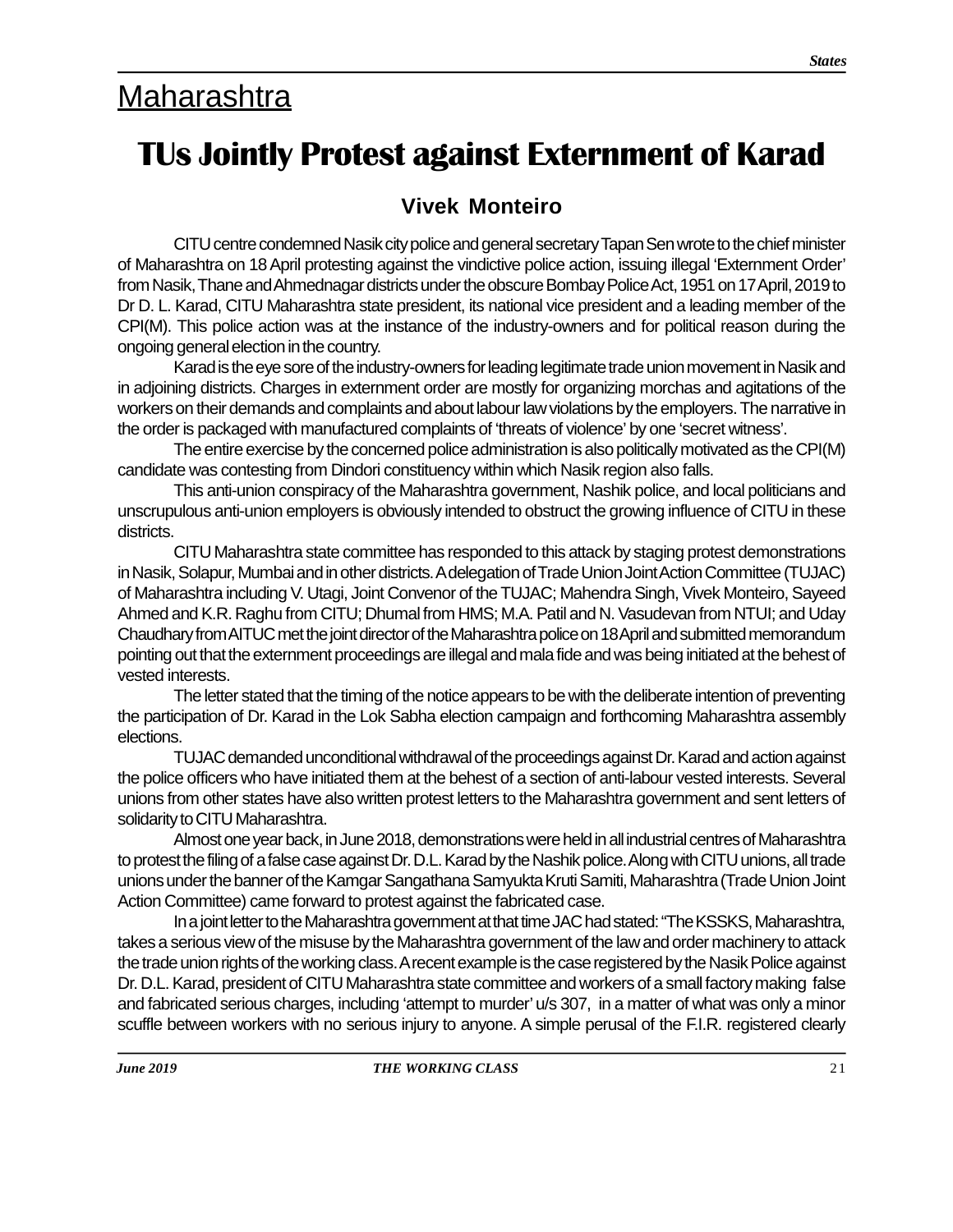shows that this is a misuse of the authority of the police to frame and harass a senior trade union leader.We urge you to direct the Nasik police to immediately withdraw the charges made against Dr. D.L. Karad, and also drop the charges u/s 307 of IPC and other false charges made against workers."

The conspiracy of the BJP - Shiv Sena government to attack the trade unions and curb trade union organization is continuing unabated. The show cause notice for externment of Dr. Karad is replete with false allegations and is silent on the fact that Dr. Karad has been honourably acquitted by the courts in all the false cases filed against him. During the hearings, which are still in progress at the time of writing, Dr. Karad has responded in details pointing out the illegalities and falsehoods contained in the show cause notice.

(*Vivek Monteiro is Secretary, CITU Maharashtra state committee)*

## **Tamilnadu**

# An MNC, Police and a Biased Court

## **CITU leader Arrested for Protecting Workers**

The management of Hawashi, a subsidiary of South Korean auto company Hyundai, and hundreds of policemen led by an additional DSP, jointly raided the premises of Shovel India Ltd at Kanchipuram at the midnight of 19 May and arrested CITU district leaders, secretary E. Muthukumar and S. Kannan, and all the workers who were staying inside the factory protecting the machines from being forcibly removed by the management of Hawashi. Muthukumar was sent to jail and was later released on bail. The arrested workers were released from police custody next day.

Shovel manufactures car glasses for Hawashi. It employs 151 permanent workers and 30 other workers. Since March, 2019 the South Korean managing director Choi yongsuk, is absconding leaving behind substantial debt burden, statutory outstanding and workers dues including Rs.26 crore as GST arrears; Rs.34 crores on account of workers PF dues, 6 months due wages and canteen dues; Rs.30 crore to private lender. Yet, the workers voluntarily involved themselves in the production process in shifts and managed the activities in the factory to save their jobs and the company.

But, Hawashi management wanted to remove all machineries and equipments from the Shovel company premises. The workers and the union objected and resisted all such attempts. CITU raised disputes on workers' wages which is admitted in conciliation. On 28 April a MOU was signed between the Hawashi management and the union led by CITU before the DLC that the production would not be stopped in Shovel till the managing director returns.

But same day, at the instance of Hyundai, the management filed petition before the court for police protection, due to the alleged threat of CITU leadership and the workers, and to help the management to remove machineries from Shovel factory. The biased court did not even hear the union and, on very next day, issued order in favour of the management charging CITU leaders and the workers of criminal actions and directed police under an additional DSP to oversee the removal of machineries.

The government and the court did not even care to take notice of the absconding foreigner Shovel managing director, a Hyundai accomplice; the huge government and statutory outstanding and workers arrears and issued order in dismantling a factory; and took action against the starving workers who were demanding their wage arrears and protection of their jobs, machines and the company.

This is a classic example of anti-labour policies of Tamilnadu government; and the nexus of government, police, labour authorities and the court to defend the multinational company and its exploitative policies against the workers. *(Inputs: K. C. Gopikumar)*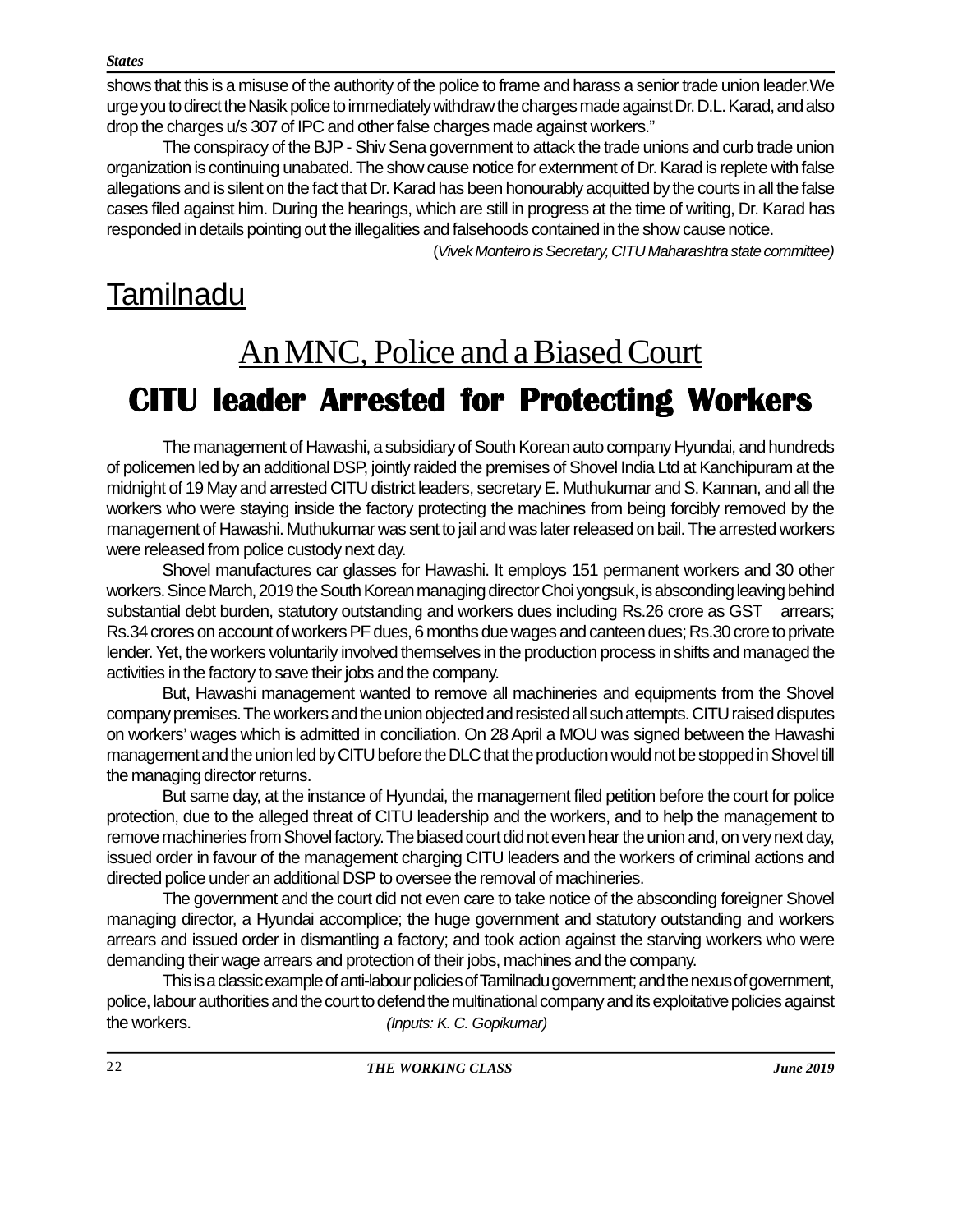## Chennai Metro Rail

## **Workers Strike; Dismissed Worker Reinstated**

250 permanent employees on Chennai Metro Rail Limited (CMRL), the joint venture company of Central and Tamilnadu State governments, on instant issues of withdrawal of all allowances, lower pay fitment and withdrawal of existing leave facilities staged 10 days long protest sit-in before CMRL head quarter. Management did not respond. The workers then contacted CITU and formed CMRL Employees Union in a general body meeting on 5 August, 2018, elected CITU state president A Soundararajan as its president, DREU vice president R Elangovan as its vice president and seven other office bearers from amongst them; and got it affiliated to CITU.

The newly formed union made several representations, mass deputation to the management without any response. In November 2018, management attempted to outsource the post of station controllers. Soundararajan wrote to the management drawing their attention to Madras High Court's order of recruitment of 100 empanelled candidates first; and not to outsource the post failing which it would be contempt of court. Enraged management suspended all 7 office bearers in the company on 3 December.

The union served strike notice on 24 January; labour commissioner admitted the dispute in conciliation and advised status quo pending conciliation. On 23 April state labour commissioner advised the union to seek remedy from CLC (Centre). The strike notice then was served to CLC(C). CLC(C) asked the union to seek remedy from state labour commissioner. The union then moved petition in Madras High Court on 26 April to decide about the appropriate government and for interim stay prohibiting any action against any employee. On 29 April, the Court issued order of status quo. However, by that time, CMRL management issued summary dismissal order to all seven office bearers.

Workers went to the MD in a mass deputation and, on his refusal to meet, sat in daylong protest dharna and went on total strike. Three employees who were in central control room were confined and beaten by management goons and were rescued with police help. An FIR has been filed. They were suspended.

Taking suo moto notice, the state labour commissioner convened a conciliation meeting and held that management's actions of suspension and dismissals of the employees during the pendency of conciliation and without approval of the conciliation officer are illegal. The conciliation meeting failed and strike continued.

CMRL management faced hurdles in running of the trains despite operating it by outsourced employees. The strike was widely being reported in the media. The management brought manpower from Bangalore.

On 1 May, understanding was arrived at in conciliation meeting. Face-saving formula were evolved out that dismissed employees would 'appeal' for reinstatement, management assured no further disciplinary action against them on joining duties; enquiry would continue against separately suspended three employees; and rest of the disputes would be pursued in the conciliation. Later, the general body meeting of the union decided to call off the strike.

On 2 May, seven union office bearer employees submitted their appeal and have resumed duties.

#### **Background**

Though in public sector, CMRL runs like a profiteering private corporate under the present Central and State dispensations.

CMRL does not have any registered standing order under Industrial Employment (Standing Order) Act. Instead, it has an arbitrary private 'H.R. Manual' framed by its board with provision that M.D. can modify or change it or insert any rule.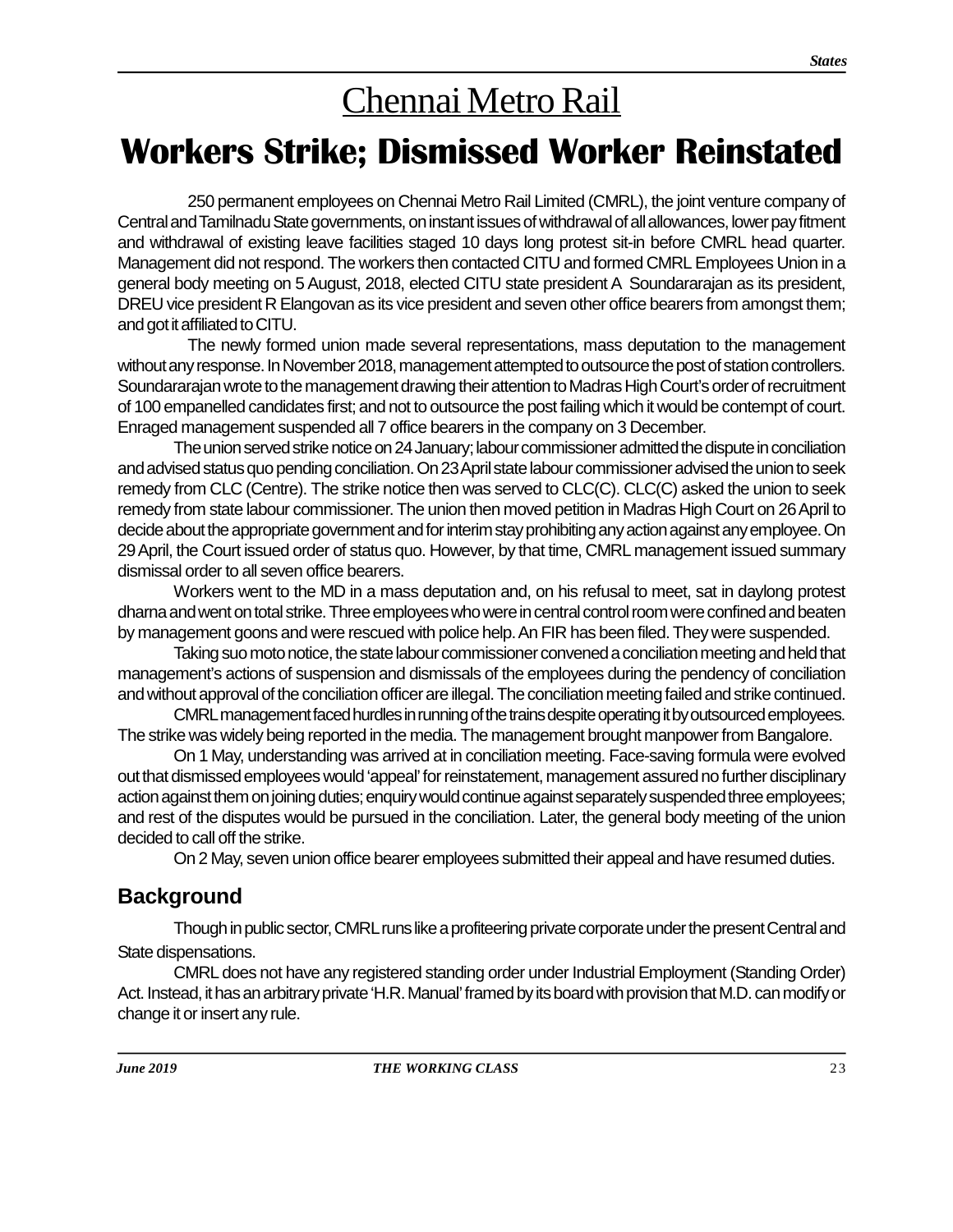Initially these 250 permanent employees were posted as train operators, station controllers, traffic controllers, junior engineers, technicians etc. Rest of the categories are outsourced. There are 600 contract employees engaged as sweepers and cleaners, ticketing staff, security staff and helpers under various departments. Initially the permanent employees were running the trains as train operators. They are now replaced by 170 outsourced employees. At present all the drivers or train operators are contract employees. The contract employees do not get minimum wage, working conditions are worst and the provisions of all labour laws are denied to them. The contract workers do not have a union for fear of retrenchment.

The permanent employees of CMRL, like in other Metro rails, are given second pay revision committee's pay structure. They are entitled for a 35% cafeteria allowance, which is an umbrella allowance covering transportation, health, children education etc. They were also entitled to leave facilities including half pay leave and paternity leave. Third pay revision committee recommended uniform fitment benefit of 15% of basic pay for both executives and non executives and continuation of 35% cafeteria allowance effective from 1 January, 2017.

 CMRL management implemented the third pay revision committee's recommendation after 18 months delay on 30 June 2018; but while granting 15% fitment benefit to executives, reduced to 10% to non-executives. Cafeteria allowance has been reduced to 20% for executives, but completely withdrawn for non-executives with retrospective effect. As a result, entire cafeteria allowance amounts, paid in last 18 months, have been recovered. Management also withdrew the paternity leave and half pay leave, already being enjoyed by them.

The management also increased longer working hours of the station controllers in two shifts refusing to convert it in three shifts; and also refused to provide cab facilities or rest room at the station.

Delhi

## MCD's Anti-Encroachment Drive **Street Vendors Union Demands Filing FIR**



Under the banner of Delhi Pradesh Rehri Patri Khocha Hawkers Union (Street Vendors Union), about 200 street vendors staged demonstration in front of Nizamuddin police station on 5 May in protest against illegal eviction drive of street vendors jointly by Delhi Municipal Corporation (MCD) and the police. The union was demanding to file FIR against the MCD officials.

Fact remains that the court order, which MCD officials were referring to, is against encroachment by permanent or temporary constructions and not against the street vendors. Under law street vendors are not encroachers. Under clause 3(3) of Street Vendors Act, 2014, removal of street vendors is illegal because as per the Act survey, certification, creation of vending zone etc are to be completed first which MCD failed to do so far.

CITU Delhi state president Virendra Gaud addressed. Memorandum was submitted to the SHO, Nizamuddin PS *(Inputs: Ahmad Siddique)*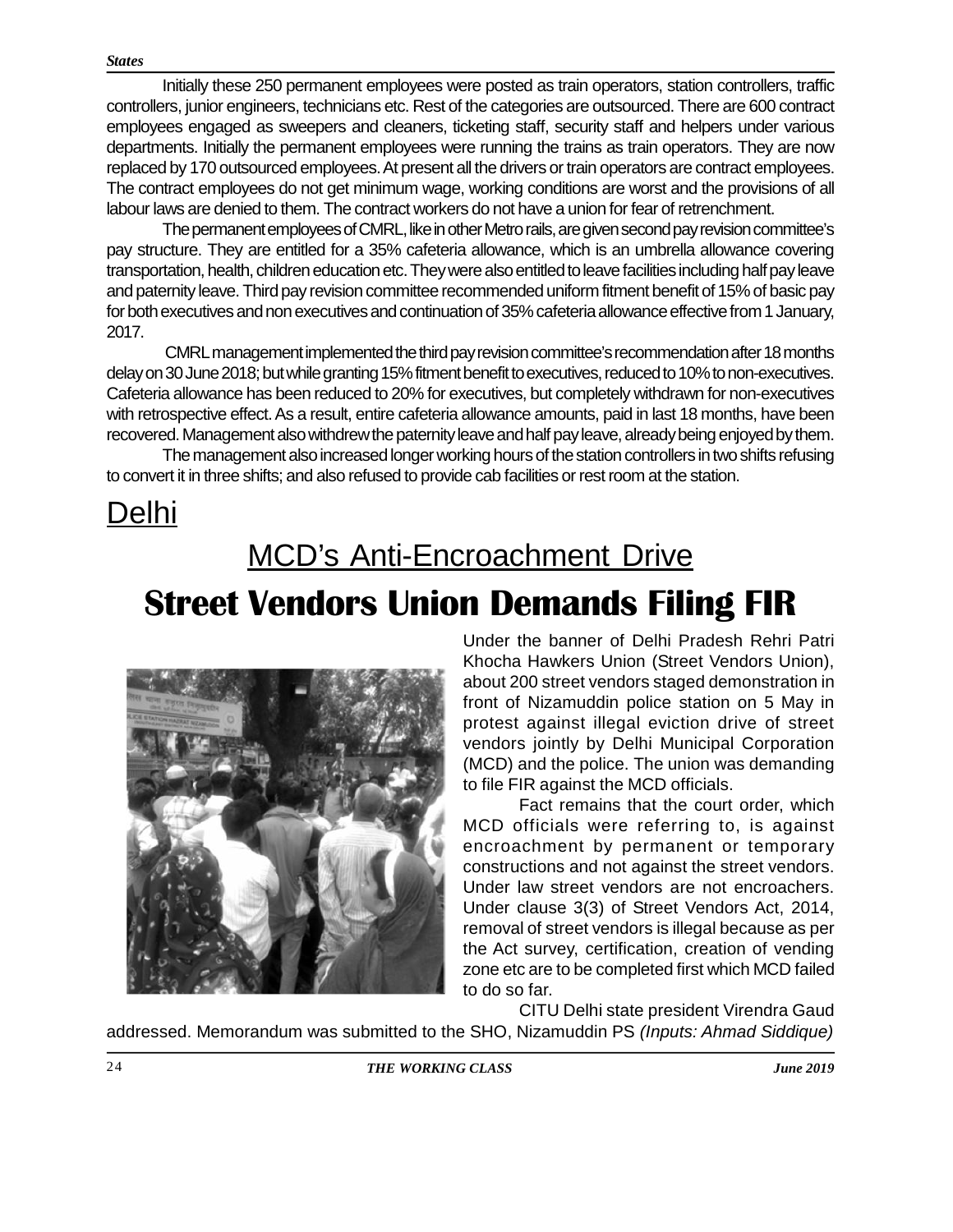# **WORKING WOMEN**

## Tamilnadu

# **11th State Convention of WWCC**

The 11<sup>th</sup> state convention of Tamilnadu Working Women Co-ordination Committee (WWCC), held at Salem on 18-19 May 2019, was participated by 220 delegates from 34 districts and from 14 sectors - ICDS, electricity, construction, tailoring, beedi, handloom, powerloom, engineering, garments, BSNL, insurance, bank, ITEs and co-operative have taken part in the convention. Young women, graduates and post graduates were in large number among the participants.

The convention began with a colourful procession from VPC Memorial Hall to Comrade Saraswathi Memorial Hall (Convention Venue); followed by an open session presided over by state Anganwadi federation general secretary D. Daisy. T. Udayakumar, chairman reception committee, welcomed the participants.

Inaugurating the convention, all India WWCC convener and CITU national secretary A R Sindhu spoke on the problems faced by the working class in general, repressions and curtailment of workers' rights, growing unemployment, the issue of equal wage for equal work, increasing contractorisation and casualisation of the work force. On women specific issues she drew attention to sexual harassment of women workers at workplaces and need of formation of complaints committee, lack of basic amenities including crèches at work places, dress code, against employing women in night shifts, etc. She emphasised on independent and joint struggles and commended Tamilnadu WWCC for its contribution drawing increasing number of women workers in the main stream of the movement and developing increasing number of women cadres and leaders in CITU.

Addressing the convention CITU state general secretary G. Sukumaran explained CITU's aim to bring more women workers in the mainstream of the movement and in the leadership; need to campaign extensively among rural workers and on organising 50<sup>th</sup> anniversary of CITU in a massive way. Greeting the convention, AIDWA state president Valentine said about violence against women and sexual harassment; and on need of joint movement against these challenges.

In the delegates' session the state convener of WWCC, M. Mahalakshmi presented the work report. 45 delegates have participated in the discussion. The report was adopted unanimously. Resolutions on 33% reservation in legislatures, maternity benefits, formation of complaints committees, timescale for scheme workers, minimum wage for all, implementation of Domestic Workers Act, regularisation of part-time workers etc were also adopted. The convention elected M. Dhanalakshmi as the convener of Tamilnadu WWCC.

CITU Tamilnadu state treasurer Malathy Chittibabu, in her summing up speech, emphasised on the need to conduct survey among women workers to find out their problems and living conditions identifying the demands arising out of these for effective state level agitational programme as a future task of Tamilnadu WWCC.

*(Inputs: Malathy Chittibabu)*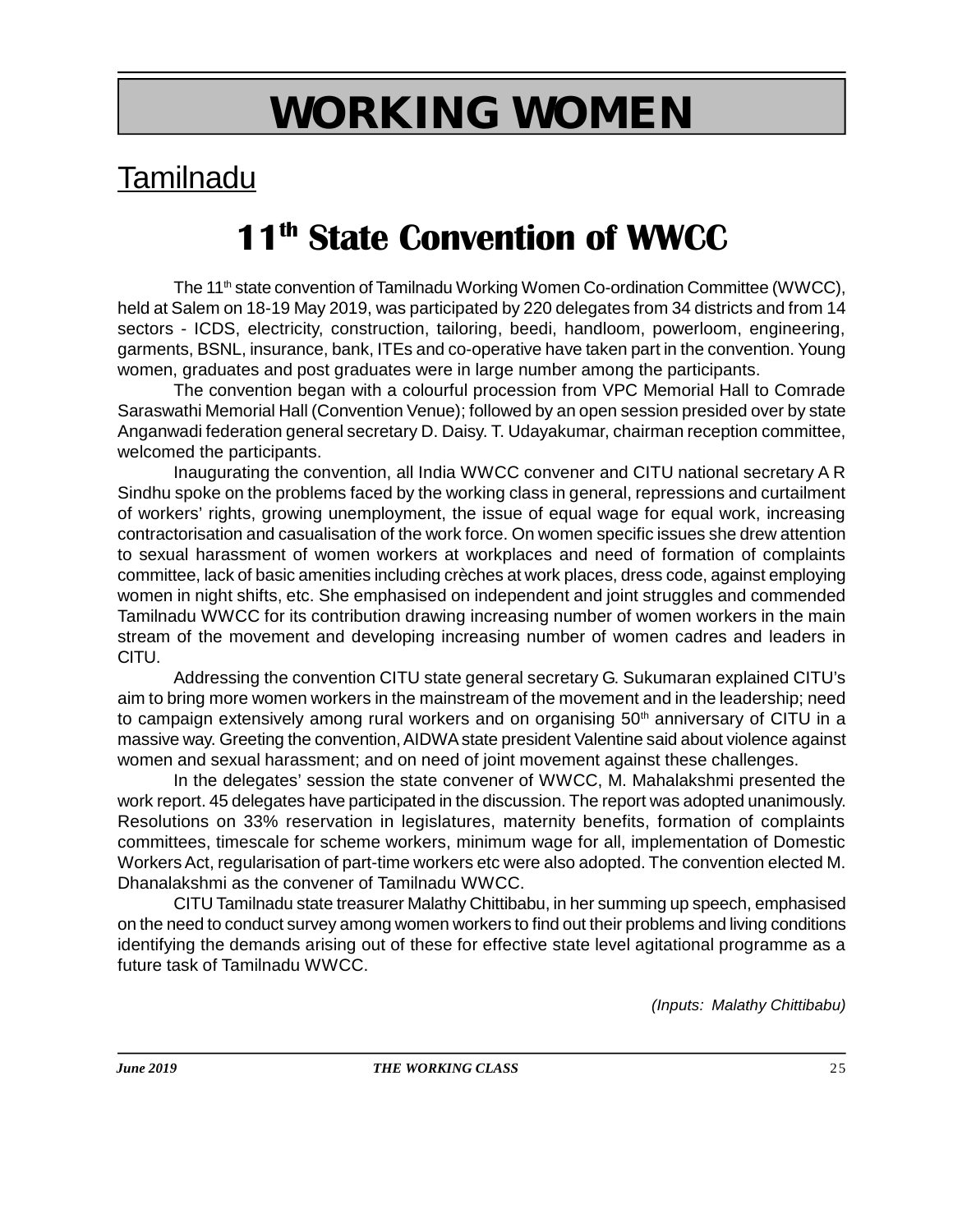| <b>State</b> | <b>Centre</b>         | Feb  | Mar  | <b>State</b>  | <b>Centre</b>          | Feb  | Mar  |
|--------------|-----------------------|------|------|---------------|------------------------|------|------|
|              |                       | 2019 | 2019 |               |                        | 2019 | 2019 |
| AP           | <b>GUNTUR</b>         | 287  | 288  | <b>MHR</b>    | MUMBAI                 | 302  | 305  |
|              | VIJAYWADA             | 291  | 291  |               | <b>NAGPUR</b>          | 387  | 386  |
|              | VISHAKHAPATHNAM       | 291  | 290  |               | <b>NASIK</b>           | 357  | 357  |
| <b>ASM</b>   | DOOM DOOMA TINSUKIA   | 272  | 273  |               | <b>PUNE</b>            | 329  | 331  |
|              | <b>GUWAHATI</b>       | 272  | 273  |               | <b>SHOLAPUR</b>        | 324  | 324  |
|              | <b>LABAC SILCHAR</b>  | 270  | 273  | ORI           | ANGUL TALCHER          | 326  | 328  |
|              | <b>MARIANI JORHAT</b> | 255  | 256  |               | <b>ROURKELA</b>        | 308  | 309  |
|              | RANGAPARA TEZPUR      | 248  | 250  | PUD           | <b>PUDUCHERRY</b>      | 313  | 312  |
| BIH          | MUNGER JAMALPUR       | 334  | 340  | PUN           | AMRITSAR               | 333  | 332  |
| <b>CHD</b>   | <b>CHANDIGARH</b>     | 305  | 307  |               | <b>JALANDHAR</b>       | 318  | 319  |
| <b>CHS</b>   | <b>BHILAI</b>         | 323  | 323  |               | <b>LUDHIANA</b>        | 291  | 292  |
| DLI          | <b>DELHI</b>          | 293  | 297  | RJN           | <b>AJMER</b>           | 284  | 286  |
| <b>GOA</b>   | <b>GOA</b>            | 329  | 329  |               | <b>BHILWARA</b>        | 283  | 288  |
| GUJ          | AHMEDABAD             | 278  | 279  |               | <b>JAIPUR</b>          | 299  | 302  |
|              | <b>BHAVNAGAR</b>      | 292  | 293  | TN            | <b>CHENNAI</b>         | 278  | 276  |
|              | <b>RAJKOT</b>         | 296  | 297  |               | <b>COIMBATORE</b>      | 282  | 282  |
|              | <b>SURAT</b>          | 266  | 268  |               | <b>COONOOR</b>         | 325  | 325  |
|              | VADODARA              | 274  | 275  |               | MADURAI                | 292  | 294  |
| <b>HRY</b>   | <b>FARIDABAD</b>      | 272  | 274  |               | <b>SALEM</b>           | 287  | 287  |
|              | YAMUNANAGAR           | 290  | 291  |               | TIRUCHIRAPALLY         | 296  | 293  |
| HP           | HIMACHAL PRADESH      | 266  | 267  | TEL           | <b>GODAVARIKHANI</b>   | 321  | 321  |
| J&K          | <b>SRINAGAR</b>       | 278  | 279  |               | <b>HYDERABAD</b>       | 257  | 258  |
| <b>JRK</b>   | <b>BOKARO</b>         | 294  | 297  |               | WARRANGAL              | 314  | 315  |
|              | <b>GIRIDIH</b>        | 343  | 342  | TRP           | <b>TRIPURA</b>         | 258  | 259  |
|              | <b>JAMSHEDPUR</b>     | 348  | 351  | $\mathbf{UP}$ | <b>AGRA</b>            | 349  | 351  |
|              | <b>JHARIA</b>         | 356  | 358  |               | <b>GHAZIABAD</b>       | 336  | 339  |
|              | <b>KODARMA</b>        | 381  | 376  |               | <b>KANPUR</b>          | 335  | 340  |
|              | RANCHI HATIA          | 376  | 381  |               | LUCKNOW                | 328  | 334  |
| <b>KNT</b>   | <b>BELGAUM</b>        | 303  | 306  |               | <b>VARANASI</b>        | 323  | 325  |
|              | <b>BENGLURU</b>       | 292  | 295  | WB            | ASANSOL                | 330  | 332  |
|              | <b>HUBLI DHARWAR</b>  | 324  | 326  |               | <b>DARJEELING</b>      | 272  | 272  |
|              | <b>MERCARA</b>        | 307  | 306  |               | <b>DURGAPUR</b>        | 325  | 329  |
|              | MYSORE                | 309  | 308  |               | HALDIA                 | 336  | 337  |
| <b>KRL</b>   | <b>ERNAKULAM</b>      | 314  | 314  |               | HOWRAH                 | 281  | 285  |
|              | MUNDAKKAYAM           | 308  | 310  |               | JALPAIGURI             | 277  | 277  |
|              | QUILON                | 357  | 356  |               | <b>KOLKATA</b>         | 285  | 288  |
| <b>MP</b>    | <b>BHOPAL</b>         | 322  | 324  |               | <b>RANIGANJ</b>        | 285  | 288  |
|              | <b>CHHINDWARA</b>     | 302  | 304  |               | <b>SILIGURI</b>        | 276  | 276  |
|              | <b>INDORE</b>         | 278  | 280  |               |                        |      |      |
|              | JABALPUR              | 316  | 317  |               | <b>ALL INDIA INDEX</b> | 307  | 309  |
|              |                       |      |      |               |                        |      |      |

#### **CONSUMER PRICE INDEX NUMBERS (GENERAL) FOR INDUSTRIAL WORKERS (BASE 2001=100)**

Be Subscriber **(Each copy – Rs. 10)**

| • Individual Subscriber<br>• Agency | $\overline{\phantom{a}}$<br>$\overline{\phantom{a}}$ | Annual subscription $-$ Rs.100/- for 1 copy;<br>Minimum 5 copies; 25% discount as commission;                                 |
|-------------------------------------|------------------------------------------------------|-------------------------------------------------------------------------------------------------------------------------------|
| • Payment                           | $\blacksquare$                                       | By cheque - Drawn in favour of "The Working Class"<br>payable at Canara Bank, DDU Marg Branch, New Delhi - 110 002            |
|                                     |                                                      | By bank money transfer - $SB A/C No. 0158101019569$ ;<br>CNRB 0000158:<br><b>IFSC</b> Code:<br>With email / letter intimation |

 *THE WORKING CLASS June 2019*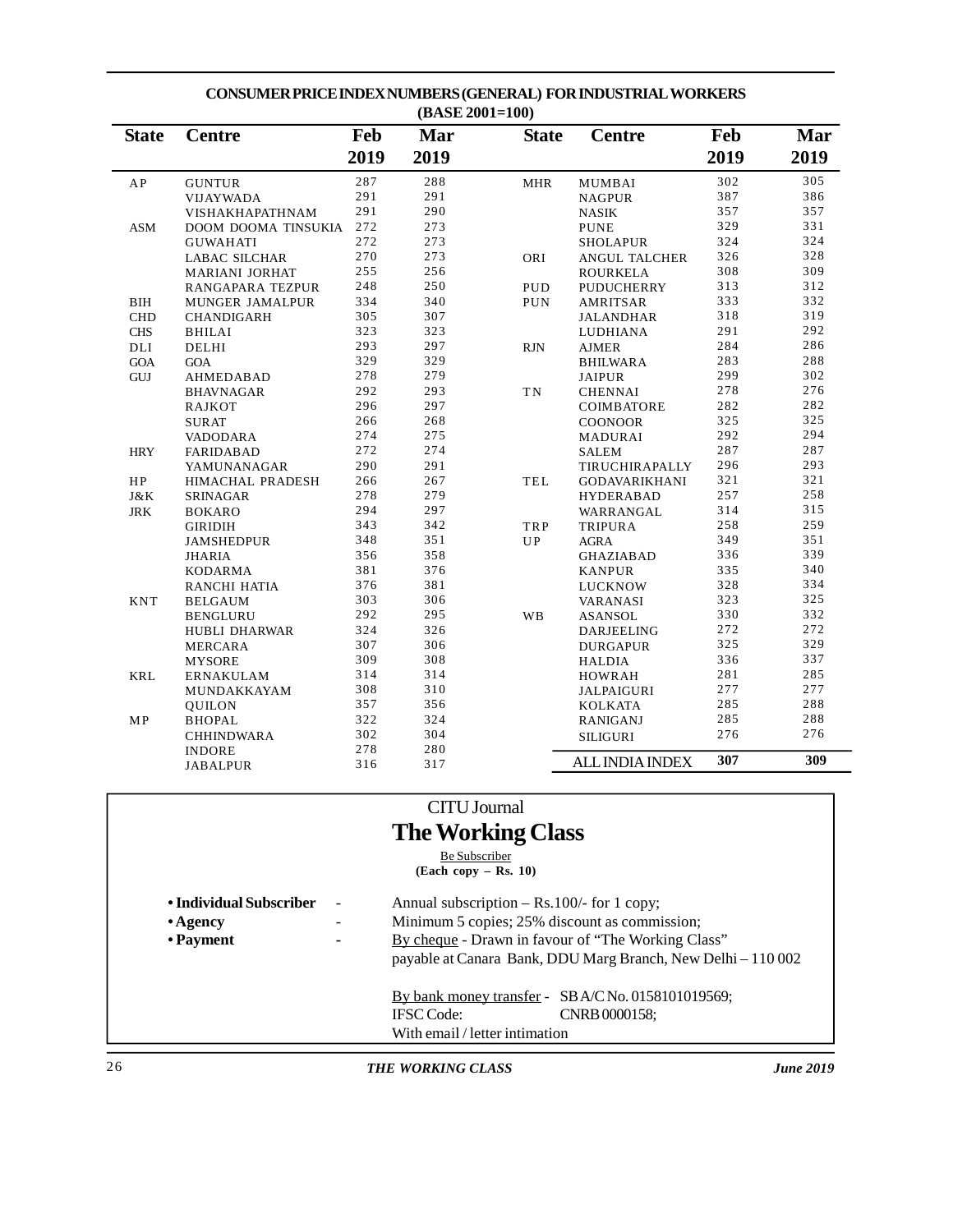## **Protest Actions**



**Protest before the Chief Minister at Jaipur** *(Report Page 17)*



**Against victimisation and repression of Daikin workers at Neemrana in Rajasthan, protest demonstration and sumitting memorandum to Daikin regional manager in Hyderabad**



**Workers and employees of Jetlite Airways, a subsidiary of Jet Airways, staging demonstration at Borjhar airport in Guwahati, Assam on 9 May demanding re-opening of flight operation and payment of due wages.**